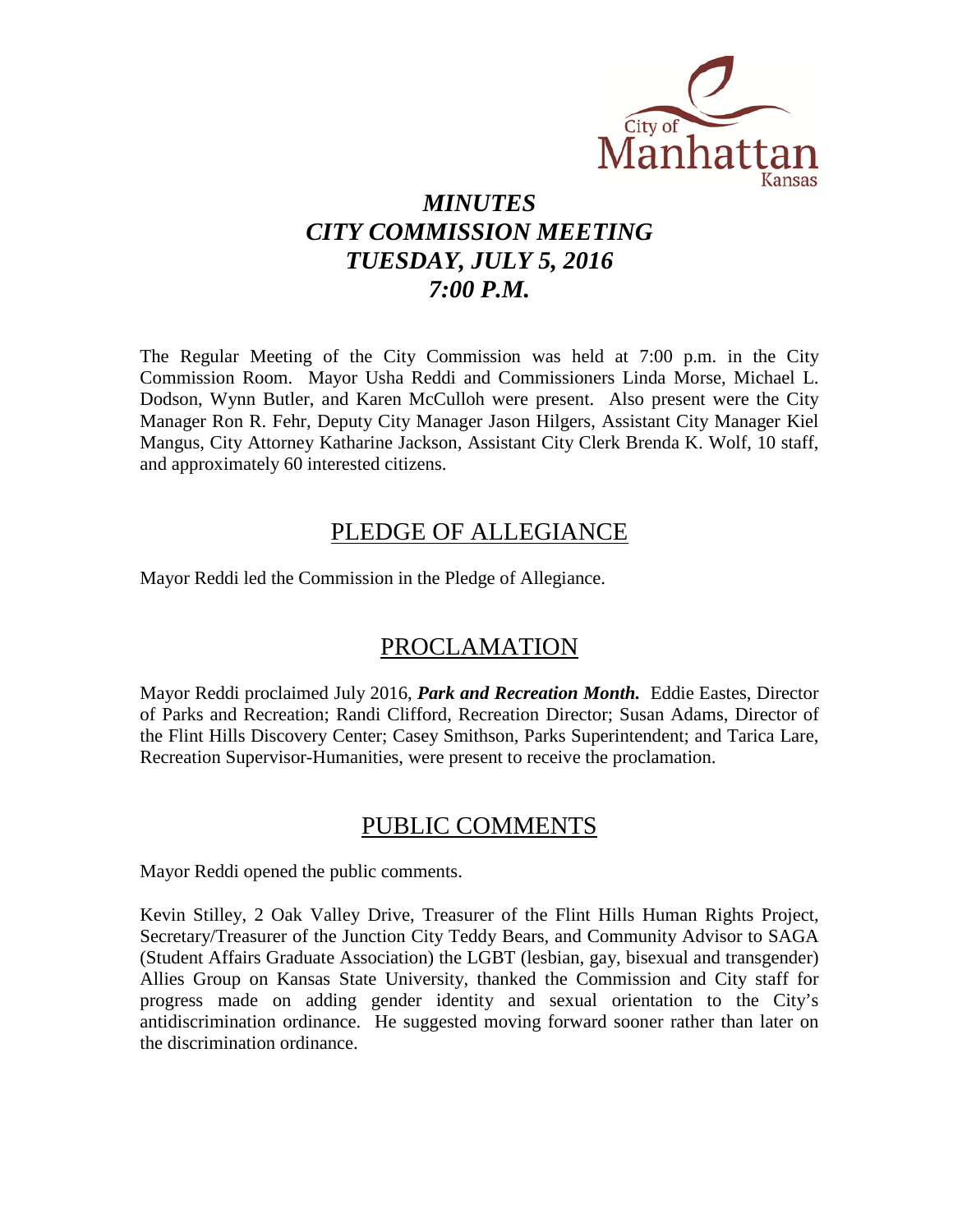# PUBLIC COMMENTS *(CONTINUED)*

Michael Lambert, 800 Ratone Street, Human Rights Project Executive Board member, seconded Mr. Stilley's statement. He pointed out the significant event in LGBT rights that happened on Thursday, June 30, 2016, when the Defense Department allowed transgender individuals to openly serve in our country's military for the first time and was pleased to see that the City will be keeping up with the progress of the world.

Mitchell Brenn, 1013 Laramie Street, stated that Warner Park currently has a 9-hole disc golf course, that a Citizen Capital Improvement Program (CIP) request was submitted to complete the course, and asked for guidance on what volunteers can do to make Warner Park a full 18 hole course.

Eddie Eastes, Director of Parks and Recreation, stated that a citizen CIP request to finalize the Warner Park Disc Golf was received and that the Strategic Facility Improvement Plan indicated that a Master Plan for Warner Park be completed so that the additional 9 holes and other associated amenities could all be dealt with at one time. He also stated that the Warner Park Master Plan is in the 2017 CIP.

Hearing no other comments, Mayor Reddi closed the public comments.

# COMMISSIONER COMMENTS

Commissioner McCulloh mentioned it is hot outside. To stay cool, she recommended the public visit the Amazing Dinosaur exhibit at the Flint Hills Discovery Center and enjoy the splash park.

Commissioner Morse stated she recently renewed her membership at the Flint Hills Discovery Center. While doing so, she mentioned that there was a gentleman, who is an architect, visiting with Susan Adams, Director of the Flint Hills Discovery Center, stating that he was very impressed with the Flint Hills Discovery Center. Commissioner Morse also mentioned that the Friends of Peace Memorial Auditorium is hosting an event where Cheryl Collins, Director of the Riley County Historical Museum, will be presenting "65 Years Since the 1951 Flood, What Have We Learned" on July 13, 2016, at 7 p.m., at the City Auditorium (Peace Memorial Auditorium).

Mayor Reddi reminded residents that if they are planning on participating in the primary election in August, that voter registration ends July 12, 2016, and encouraged everyone to check to make sure they are registered to vote. She hoped everyone enjoyed the  $4<sup>th</sup>$  of July. She also mentioned there are events going on during the month of July and urged the public to take advantage of them.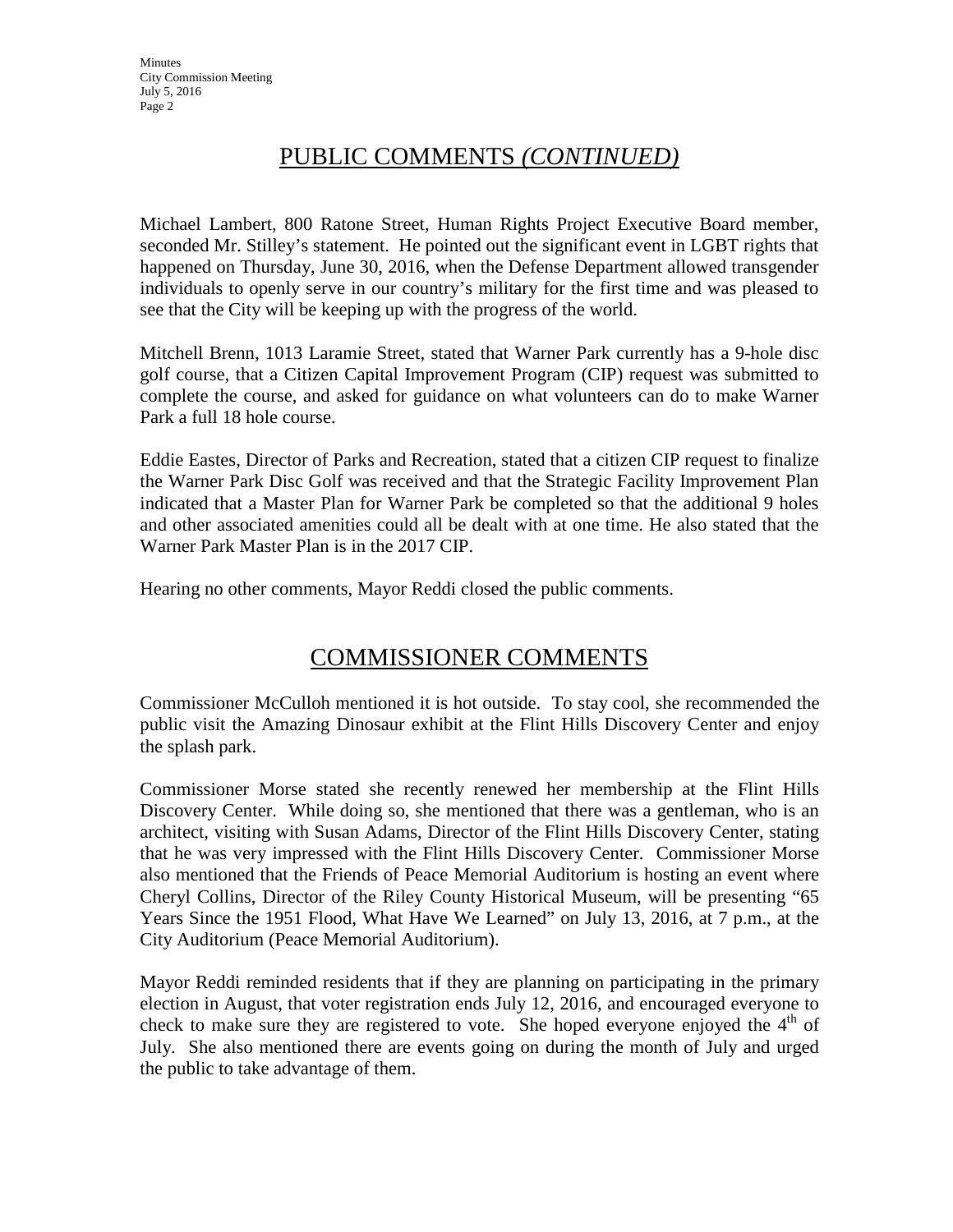## CONSENT AGENDA

(\* denotes those items discussed)

## **MINUTES**

The Commission approved the minutes of the Regular City Commission Meeting held Tuesday, June 21, 2016.

## **CLAIMS REGISTER NO. 2825**

The Commission approved Claims Register No. 2825 authorizing and approving the payment of claims from June 15, 2016, to June 28, 2016, in the amount of \$2,571,995.52.

### **\* ORDINANCE NO. 7233 – REZONE – NO STONE UNTURNED PUD**

The Commission approved Ordinance No. 7233 rezoning the No Stone Unturned PUD, generally located east of the Kimball Avenue/Grand Mere Parkway roundabout, from PUD, JenTre Commercial Planned Unit Development, to PUD, Commercial Planned Unit Development, based on the findings in the Staff Report *(See Attachment No. 1)* with the eight (8) conditions of approval recommended by the Manhattan Urban Area Planning Board.

# **PUBLIC HEARING – LEVY – SPECIAL ASSESSMENTS (GOB 2016-B)**

Mayor Reddi opened the public hearing.

Hearing no other comments, Mayor Reddi closed the public comments.

### **FIRST READING – LEVY – SPECIAL ASSESSMENTS (GOB 2016-B)**

The Commission approved first reading of an ordinance levying special assessments against the benefiting properties in the following seven (7) projects, which have been completed: *Downtown Entertainment District, Unit Three, Lot 5 – Street (ST1212); Northlake Addition, Unit 1 – Sanitary Sewer (SS1311), Street (ST1314), and Water (WA1313); Poyntz Avenue Improvements – Street (ST1203); and The Reserve Addition – Sanitary Sewer (SS1210) and Water (WA1216).*

## **RESOLUTION NO. 070516-A – SPECIAL EVENT WITH ALCOHOL – RHYTHM AND BREWS**

The Commission approved Resolution No. 070516-A authorizing the consumption of alcohol in City Park, within a restricted area, for the Rhythm and Brews Special Event on August 6, 2016.

## **CHANGE ORDER NO. 1 – WEST ANDERSON AVENUE TRANSPORTATION (ST0810)**

The Commission approved Change Order No. 1 for the West Anderson Avenue Transportation project (ST0810), resulting in a net increase in the amount of  $$27,670.66.50$  (+0.4%) to the contract with Pavers, Inc., of Salina, Kansas.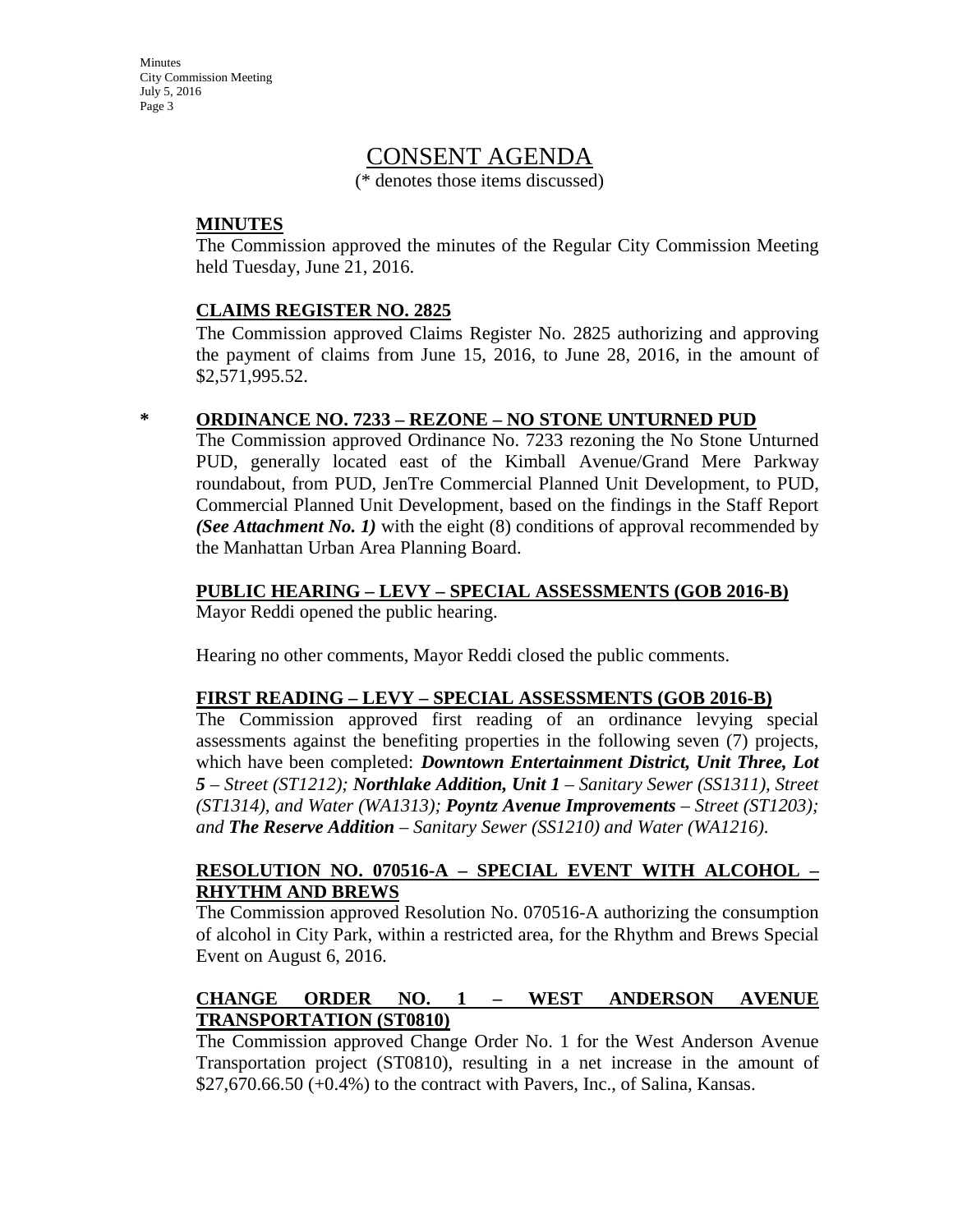# CONSENT AGENDA (*CONTINUED*)

## **CHANGE ORDER NO. 1 – 2016 WELL REHABILITATION PROJECT (WA1606)**

The Commission approved and authorized the Mayor to execute Change Order No. 1 for the 2016 Well Rehabilitation Project (WA1606), resulting in a net increase in the amount of \$43,710.00 (+147%) to the contract with Alliance Pump  $\&$ Mechanical Service, Inc., of Independence, Missouri, for additional treatments and repairs required to return City of Manhattan Public Water Supply Wells No. 8 and No. 17 to service.

## **BOARD APPOINTMENTS**

The Commission approved appointments by Mayor Reddi to various boards and committees of the City.

### *Airport Advisory Board*

Re-appointment of Karen Rogers, 2028 Arthur Drive, to a three-year At-Large term. Ms. Rogers' term begins immediately, and will expire June 26, 2019.

Appointment of Richard Jankovich, 2021 Somerset Square, to a three-year At-Large term. Mr. Jankovich's term begins immediately, and will expire June 26, 2019.

### *Convention and Tourism Committee*

Appointment of Commissioner Morse, 2118 Spain Drive, to a Commissioner term. Commissioner Morse's term begins immediately.

### *Flint Hills Metropolitan Planning Organization Policy Board*

Appointment of Commissioner Morse, 2118 Spain Drive, to fill the Manhattan City Commissioner permanent position of Mayor Reddi. Commissioner Morse will serve for a term as long as she is a Commissioner and with the consent and approval of the City Commission.

Appointment of Commissioner McCulloh, 1516 Leavenworth, to fill the Manhattan City Commissioner alternate position of Commissioner Morse. Commissioner McCulloh will serve for a term as long as she is a Commissioner and with the consent and approval of the City Commission.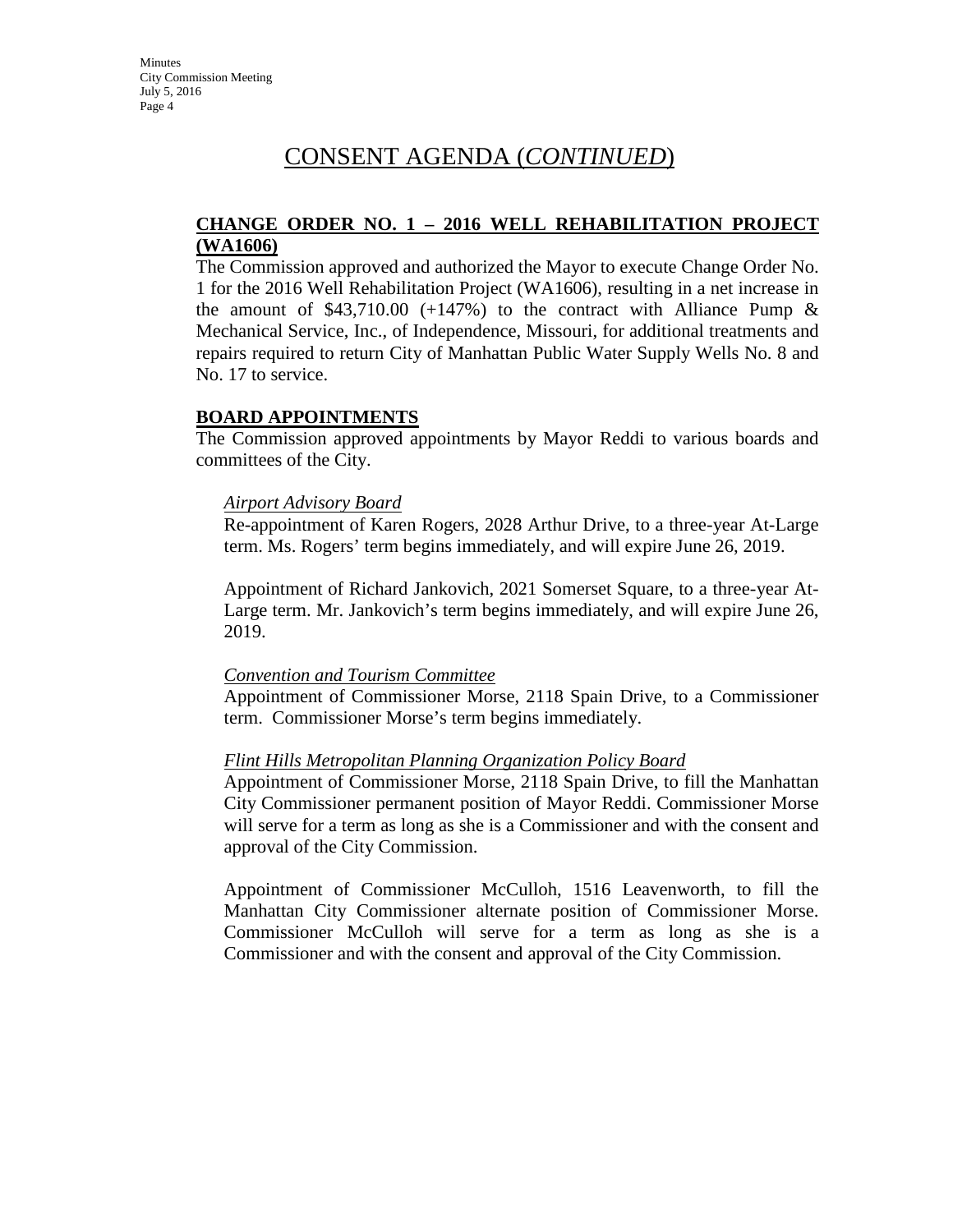# CONSENT AGENDA (*CONTINUED*)

## **BOARD APPOINTMENTS** *(CONTINUED)*

### *Flint Hills Regional Transit Administration Board*

Appointment of Commissioner Morse, 2118 Spain Drive, to fill the Manhattan City Commissioner permanent position of Mayor Reddi. Commissioner Morse will serve for a term as long as she is a Commissioner and with the consent and approval of the City Commission.

Appointment of Commissioner McCulloh, 1516 Leavenworth, to fill the Manhattan City Commissioner alternate position of Commissioner Morse. Commissioner McCulloh will serve for a term as long as she is a Commissioner and with the consent and approval of the City Commission.

Commissioner Morse moved to approve the consent agenda. Commissioner McCulloh seconded the motion. On a roll call vote, motion carried 5-0.

# GENERAL AGENDA

## **AMENDMENT NOS. 5 AND 6 - PROFESSIONAL SERVICES - CITY AUDITORIUM PEACE MEMORIAL FOYER AND STAGE (SP1206, CIP #RC020P)**

Jason Hilgers, Deputy City Manager, presented the item. He then answered questions from the Commission.

Dave Fiser, President, Friends of Peace Memorial Auditorium, 1732 Westbank Way, recognized members of the Friends of Peace Memorial Auditorium and thanked donors. He stated that Friends of Peace Memorial Auditorium are committed to raising \$400,000.00, of which almost over half has been raised so far. He stated that donations can be sent to the Greater Manhattan Community Foundation or made through the website at [www.peacememorialauditorium.org.](http://www.peacememorialauditorium.org/) He voiced support for both change orders.

Jim Sharp, Honorary Chair, Friends of Peace Memorial Auditorium, and Veterans Committee Foyer Design Chairman, stated that they have some wonderful designs for the foyer and have started working on the kiosk and what applications could be available on the kiosk. He thanked Commissioners for their service.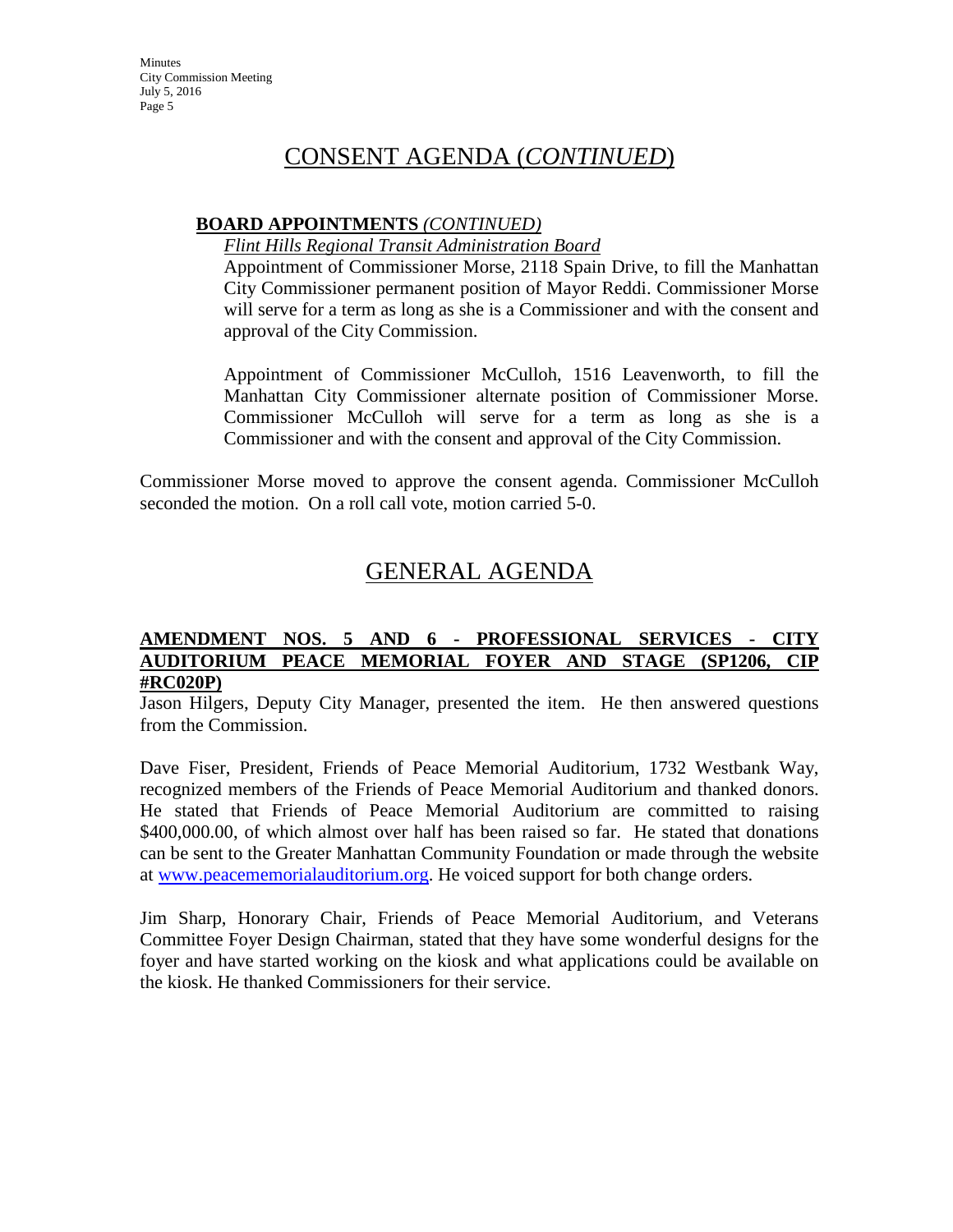## **AMENDMENT NOS. 5 AND 6 - PROFESSIONAL SERVICES - CITY AUDITORIUM PEACE MEMORIAL FOYER AND STAGE (SP1206, CIP #RC020P)** *(CONTINUED)*

Mel Borst, 1918 Humboldt Street, highlighted the work that has been completed in the auditorium; the preparation for installation of a limestone sign that is underway and scheduled to be completed in September; the growing use of the auditorium for community entertainment, ceremonies, and education have been promoted, and the necessities that need to be done to the auditorium. He encouraged the Commission to support the change order.

Dave Fiser, President, Friends of Peace Memorial Auditorium, stated this project is good for everyone and needs to move forward. He thanked Bruce McMillan Architects, especially Cameron Tross, for the design work done so far.

After comments from the Commission, Commissioner Morse moved to approve and authorize the Mayor and City Clerk to execute Contract Amendment Nos. 5 and 6 with Bruce McMillan Architects, of Manhattan, Kansas, in the amounts of \$16,900.00 and \$74,900.00, respectively, to generate a final design and bidding documents for the foyer and stage improvements associated with the Peace Memorial Auditorium (SP1206, CIP #RC020P). Commissioner Dodson seconded the motion. On a roll call vote, motion carried 5-0.

## **FIRST CONSIDERATION - ECONOMIC DEVELOPMENT AGREEMENT - MANHATTAN AREA TECHNICAL COLLEGE (MATC)**

Trent Armbrust, Director of Business Development and Strategic Initiatives, Manhattan Chamber of Commerce, highlighted work force issues and unemployment figures for Riley County and Manhattan. He stated that MATC is an important part of the work force training by upgrading the quality of employees in this area. He then introduced Jim Genandt.

Jim Genandt, President, Manhattan Area Technical College, stated that MATC is well positioned to help the community but is lacking in capacity. He stated that the new niche is in bio science and bio technology and that the reason for their request is that the college needs to upgrade the capacity to provide science and technology training for bio science and bio technology. The request allows MATC to gain space on its campus so that changes can be made in the program in how equipment, laboratory space and personnel are provided.

Jason Hilgers, Deputy City Manager, provided information to the Commission on the current Economic Development Agreement with MATC, which included a repayable loan and a forgivable loan, and the two Amendments, and on the new request. He then answered questions from the Commission.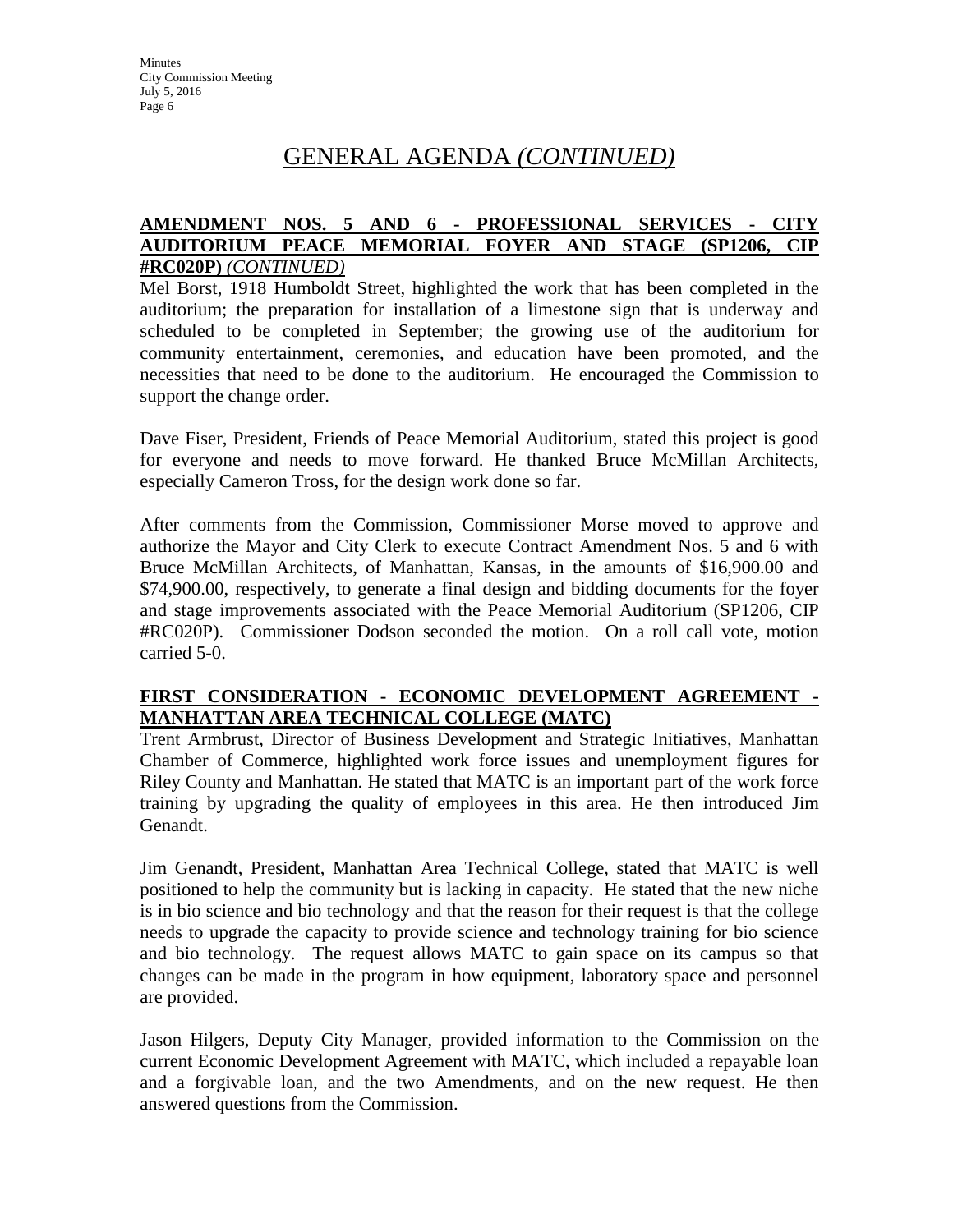## **FIRST CONSIDERATION - ECONOMIC DEVELOPMENT AGREEMENT - MANHATTAN AREA TECHNICAL COLLEGE (MATC)** *(CONTINUED)*

Jim Genandt, President, Manhattan Area Technical College, responded to questions from the Commission. He thanked the Chamber of Commerce for working with MATC.

Jason Hilgers, Deputy City Manager, clarified direction from the Commission to redefine performance measures for the current \$291,000.00 forgivable loan and to add similar performance measures to the requested \$300,000.00 economic development loan.

Mayor Reddi opened the public comments.

Hearing no comments, Mayor Reddi closed the public comments.

After discussion, Commissioner Butler moved to schedule July 19, 2016, as the date for a final determination on an economic development fund grant for Manhattan Area Technical College. Commissioner Morse seconded the motion. On a roll call vote, motion carried 5-0.

## **FIRST READING - AMEND - NOISE ORDINANCE**

Kiel Mangus, Assistant City Manager, presented the item. He highlighted the changes between the current noise ordinance and the proposed noise ordinance.

Kiel Mangus, Assistant City Manager, and Katharine Jackson, City Attorney, answered questions from the Commission.

Mayor Reddi opened the public comments.

Gina Scroggs, Executive Director, Downtown Manhattan, Inc., 3207 Valleydale Drive, mentioned concerns with the proposed noise ordinance with regards to events that are being planned or currently happening in the Downtown Business District and at certain businesses. She asked for clarification as to which property line or boundary is proposed for Downtown.

Kiel Mangus, Assistant City Manager, provided clarification to questions asked by Gina Scroggs.

Jeremy Platt, 2217 Hillview Drive, Attorney, 417 Poyntz Avenue, pointed out sections of the proposed ordinance that needed to be addressed or clarified. He stated that the ordinance needs to be fair to all businesses and asked what device was going to be used to measure decibels.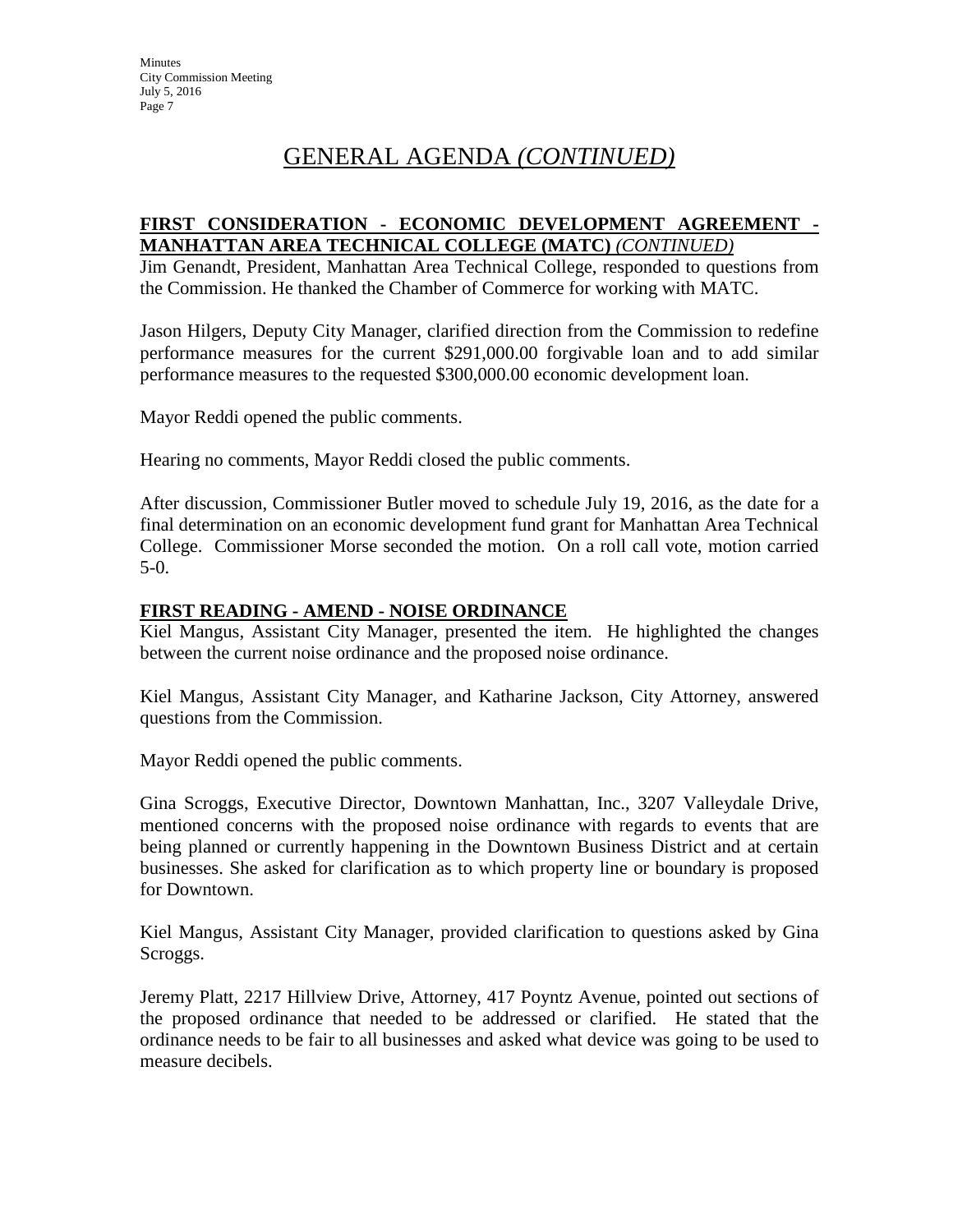## **FIRST READING - AMEND - NOISE ORDINANCE** *(CONTINUED)*

Kiel Mangus, Assistant City Manager, and Katharine Jackson, City Attorney, addressed questions and comments from Mr. Platt and the Commission.

At 9:30 p.m., the Commission took a short break.

Traci Taylor, 3423 Anderson Avenue, Economic Development Consultant, Aggieville Business Association, asked the Commission to table the item. She stated that there are sections of the ordinance that needed to be clearly defined and invited the Commission and Riley County Police Department to visit Aggieville to look at the decibel levels and the reasonableness of the decibel levels for use in the ordinance. She then answered a question from the Commission.

At the request of the Commission, Katharine Jackson, City Attorney, stated how the City tried to make the proposed noise ordinance clear.

Rusty Wilson, 3108 Cindella Drive, owner of Rusty's and Kites in Aggieville, provided background information as to events held at his establishments since 1989 and stated that he sells entertainment to his customers. He stated that currently when a ticket is issued for violation of the noise ordinance, the manager is ticketed versus the owner of the establishment and that should be looked at.

Ryan Bramhall, 4408 Leone Circle, owner of Tubby's Sports Bar and Pat's in Aggieville, and President, Aggieville Business Association Board, provided an example of how hard it would be for a police officer to determine which business in Aggieville would be guilty of a noise violation if there was a complaint. He suggested making the ordinance fair to all the businesses in Aggieville and to look at some type of a warning for noise violations.

Ryan Platt, The Hat, 740 Leyden Ridge Circle, stated that he was concerned with the proposed noise ordinance and boundary, especially since his business is six feet from the edge of the Aggieville boundary. He commented that the proposed ordinance could have an economic impact to the community. He asked that a reasonable decibel level be considered and for a compromise that works for everybody.

Brad Hartenstein, 2911 Marlatt Avenue, Executive Officer, Flint Hills Area Builders Association, stated his concerns with the proposed noise ordinance in regards to limitation of construction and other types businesses to only 7 a.m. – 8 p.m.

Fred Hasler, 223 N. 14<sup>th</sup> Street, voiced his concerns with the unreasonable level of noise generated from Aggieville in the residential area.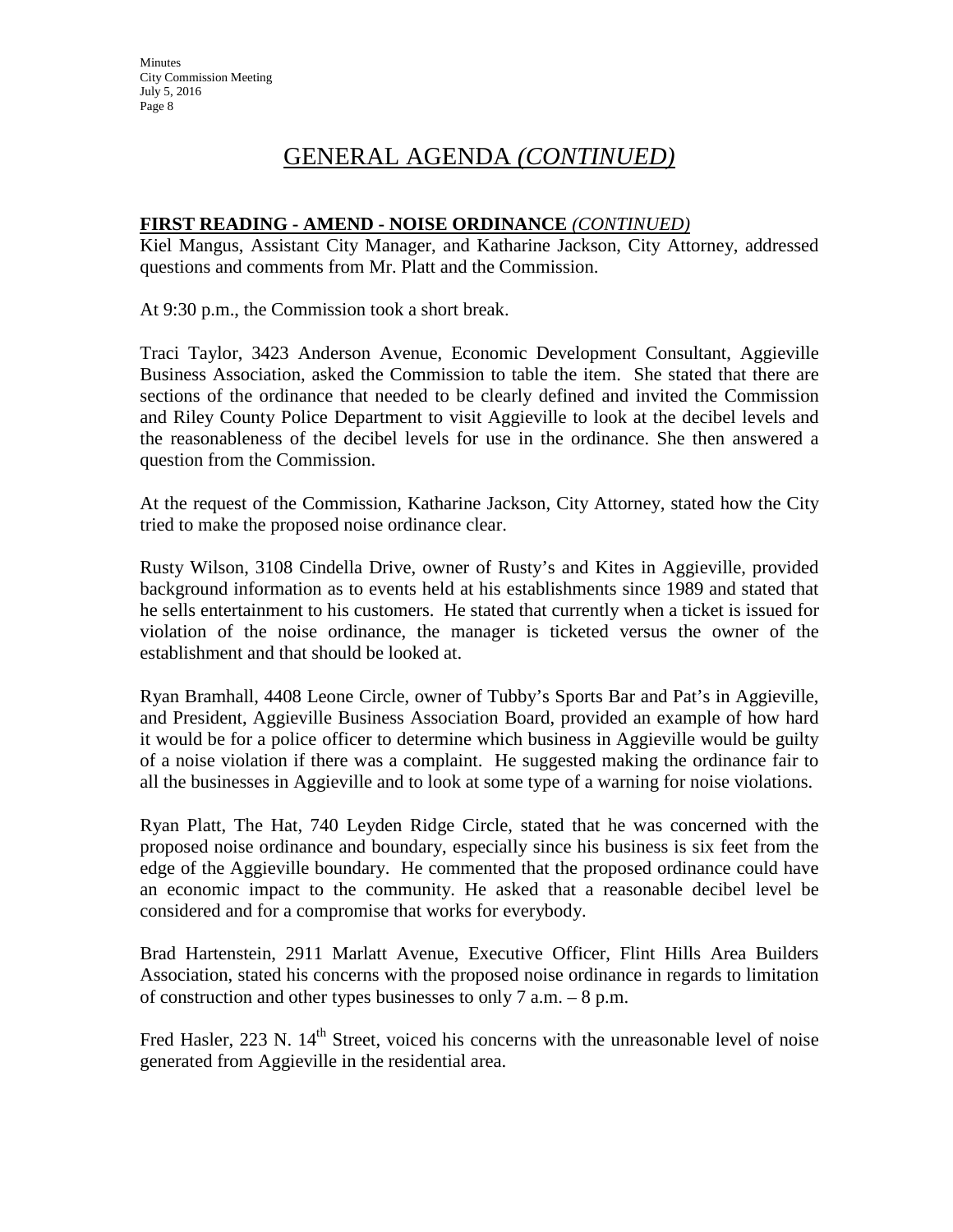## **FIRST READING - AMEND - NOISE ORDINANCE** *(CONTINUED)*

Charly Pottorf, Wildcat Tree Service, stated his concerns with the hours proposed in the ordinance and the need for respect to be shown to those who work outside since the weather dictates when they can work.

Jarrod Willich, 723 Fairman Drive, owner of construction businesses, stated that he has received complaints from individuals in new residential areas when his company is doing construction and the need for consideration for construction businesses. He voiced his frustration regarding the proposed ordinance and thought that there were more important things that needed to be dealt with in the city.

Gina Scroggs, Executive Director, Downtown Manhattan, Inc., 3207 Valleydale Drive, asked for clarification if special event permits would be exempt from the proposed noise ordinance.

Kiel Mangus, Assistant City Manager, stated that special event permits would be exempt.

Ryan Bramhall, 4408 Leone Circle, owner of Tubby's Sports Bar and Pat's in Aggieville, and President, Aggieville Business Association Board, asked for clarification regarding the special event permit for Fake Patty's Day.

Kiel Mangus provided clarification on special event permits.

Neil Horton, 3629 Vanesta Drive, Bayer Construction, voiced his concerns regarding the time restraints and the decibel levels for the equipment used by construction companies. He suggested that there should be exemptions for emergencies and that normal business practices be permitted.

Bill Muir, 2040 Shirley Lane, stated his frustration over the years with trash trucks in residential areas picking up trash in the early morning. He suggested that the decibel levels be researched more and that the use of jail time for the first offense of a noise violation be removed from the ordinance. He suggested that the noise ordinance be considered once the college students return for the fall semester and to use Big 12 cities for comparison.

Hearing no other comments, Mayor Reddi closed the public comments.

After discussion and Commission comments, Commissioner Butler moved to table the item. Commissioner Morse seconded the motion. On a roll call vote, motion carried 4-1 with Commissioner McCulloh voting against.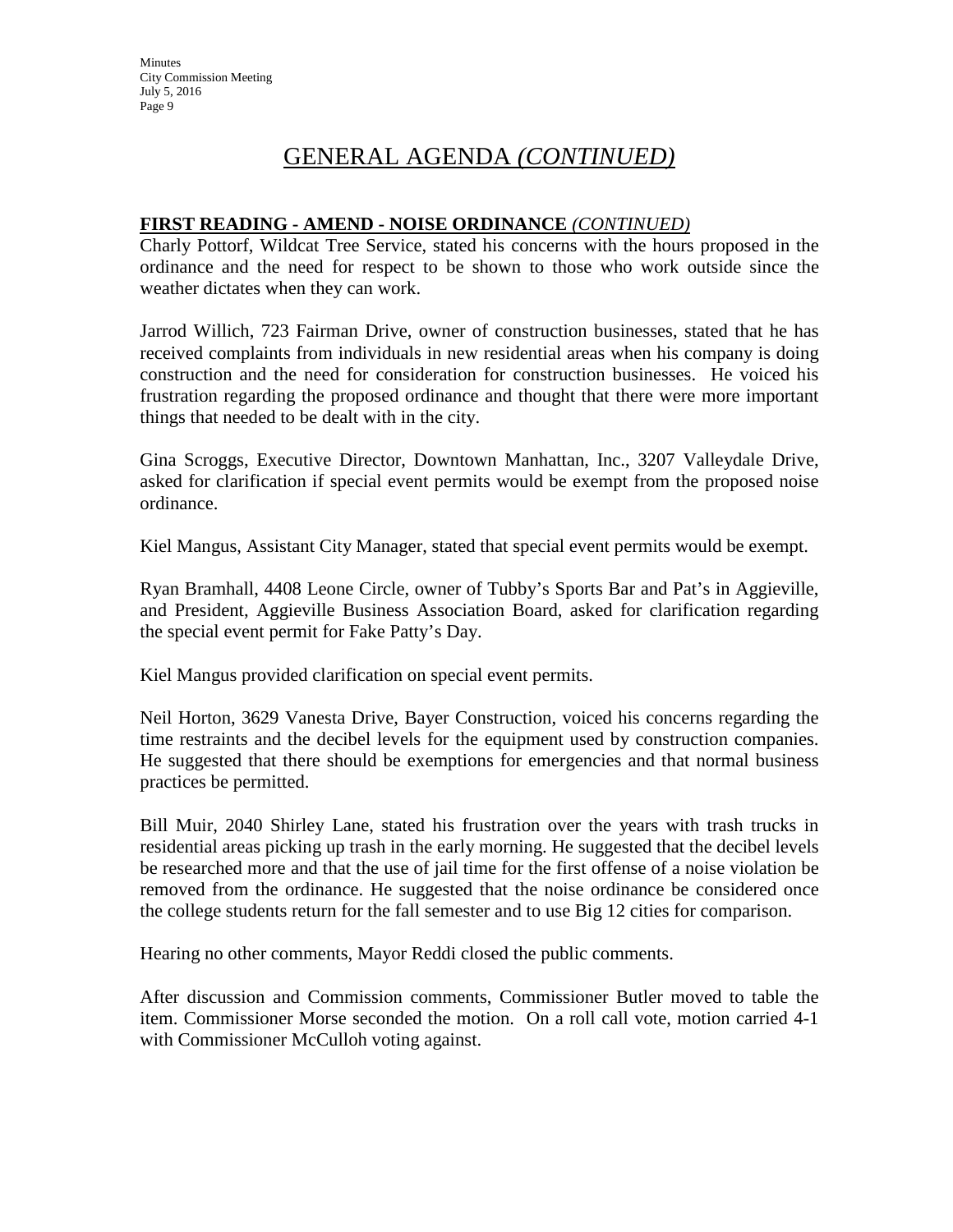## **2017 BUDGET REQUEST - CHAMBER OF COMMERCE – FORT RILEY PROMOTION AND ECONOMIC DEVELOPMENT**

Lyle Butler, President, Manhattan Area Chamber of Commerce, highlighted the economic development funding sources and funding trends. He then introduced Janet Nichols.

Janet Nichols, Military Community Liaison, Manhattan Area Chamber of Commerce, highlighted awards received, and events and ceremonies with the community and Fort Riley.

Lyle Butler, President, Manhattan Area Chamber of Commerce, highlighted the Core Initiatives for Advantage Manhattan Campaign.

John Pagen, Vice President and Economic Development Director, Manhattan Area Chamber of Commerce, presented the projected number of jobs and payroll and operating budgets to be created by the National Bio and Agro-Defense Facility (NBAF), the labor force statistics of the Top 16 Kansas Cities by population, the dollar amount of retail sales in Manhattan, information on the Retire to the Flint Hills program, information of the 2016 Leadership Manhattan class, and recent accolades received by the city of Manhattan.

Trent Armbrust, Director of Business Development and Strategic Initiatives, Manhattan Area Chamber of Commerce, showed a video of Tallgrass Brewery that was funded by the Kansas Department of Commerce, highlighted two new businesses in town-Live Watch and Vets First Choice, and provided an update on the Manhattan Business Park and tenants located in the Kansas Entrepreneurial Center (KEC).

Lyle Butler, President, Manhattan Area Chamber of Commerce, highlighted a recent visit to current location of NBAF on Plum Island, and provided the mission of the Knowledge-Based Economic Development (KBED) and its partners and affiliates. He stated that CivicPlus won the 2016 Governor's Award of Excellence recently. He then answered questions from the Commission.

Mayor Reddi opened the public comments.

Hearing no comments, Mayor Reddi closed the public comments.

Since this item is a discussion item, no motion was required.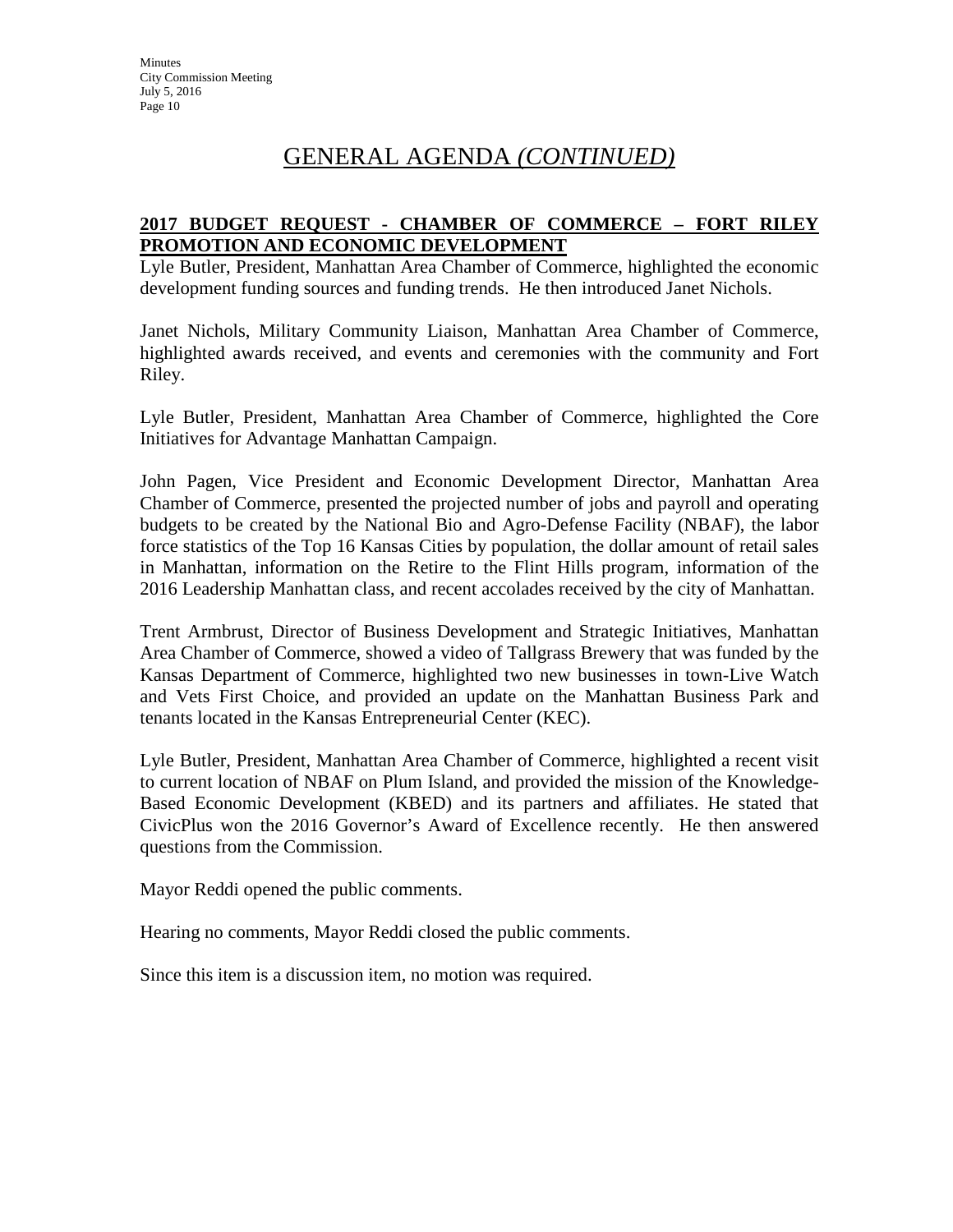ADJOURNMENT<br>At 11:30 p.m. the Commission adjourned.

Brenda K. Wolf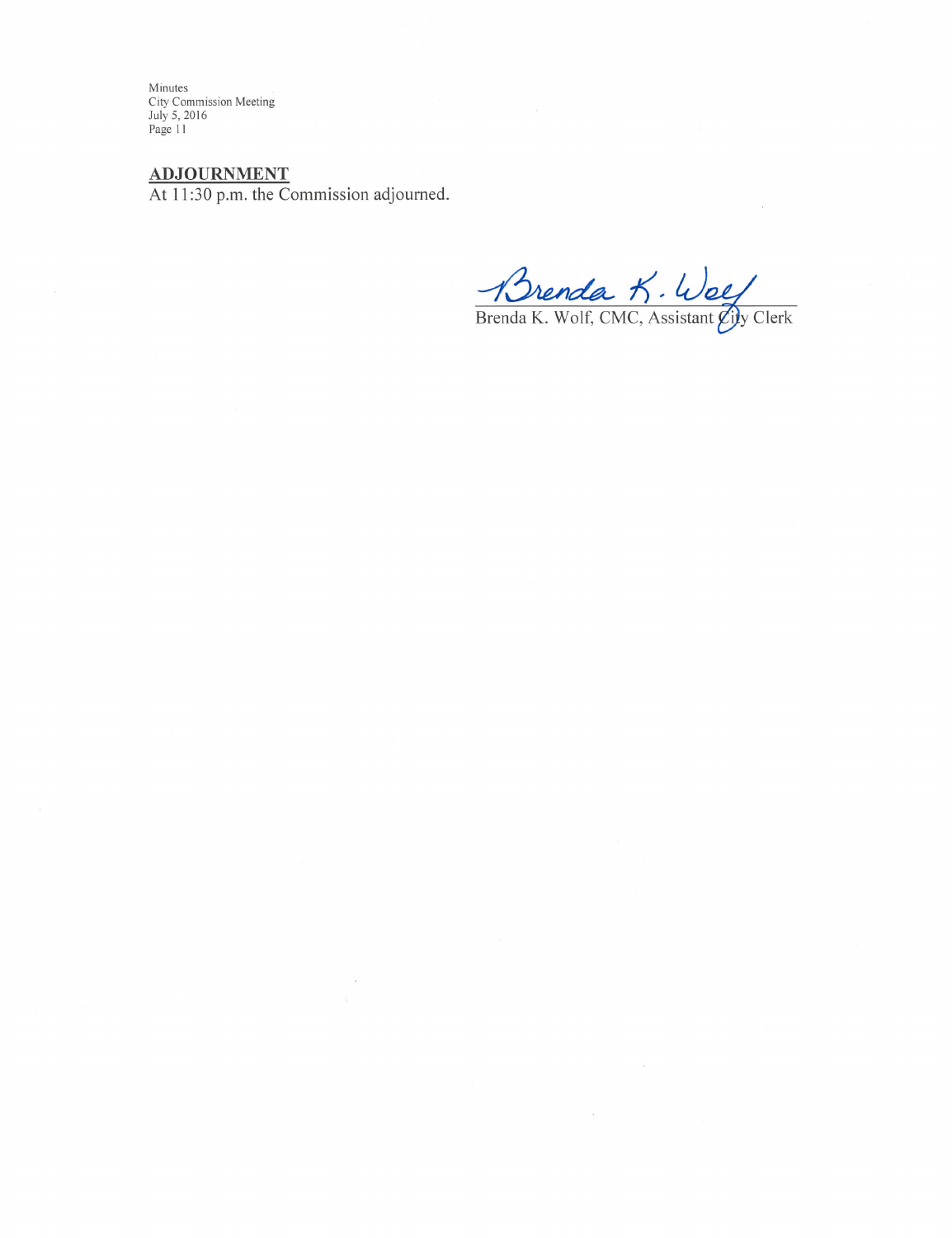### **STAFF REPORT**

## **APPLICATION TO REZONE PROPERTY TO PLANNED UNIT DEVELOPMENT DISTRICT**

## **BACKGROUND**

**FROM:** PUD, JenTre Commercial Planned Unit Development

**TO:** PUD, No Stone Unturned Commercial Planned Unit Development

**OWNERS:** No Stone Unturned Foundation – Dina Clark, Executive Director

**APPLICANT:** SMH Consultants – Jeff Hancock, P.E.

**DATE OF NEIGHBORHOOD MEETING:** November 19, 2015

**DATE OF PUBLIC NOTICE PUBLICATION:** March 24, 2016

## **DATE OF PUBLIC HEARING: PLANNING BOARD:** April 18, 2016 **CITY COMMISSION:** May 3, 2016

**LEGAL DESCRIPTION:** Lot 2, JenTre PUD, Unit 1and a tract of land in the North half of the Northwest Quarter of Section 10, Township 10 South, Range 07 East.

**LOCATION:** Generally located east of the Kimball Avenue/Grand Mere Parkway roundabout.

**AREA:** 517,928 square feet (11.89 acres)

**PROPOSED USES:** The application documents state that the proposed uses located in the Planned Unit Development will consist of medical offices to include, but not limited to: No Stone Unturned pediatric and developmental care services; corporate offices for Mathis Rehab Centers, LLC; outpatient orthopedic physical and occupational therapy; intensive outpatient counseling services for youth, young adults and adults; inpatient crisis center for youth, young adults and adults; a clinical research center, and medical specialty services, such as primary medical care, oncology and pharmacy.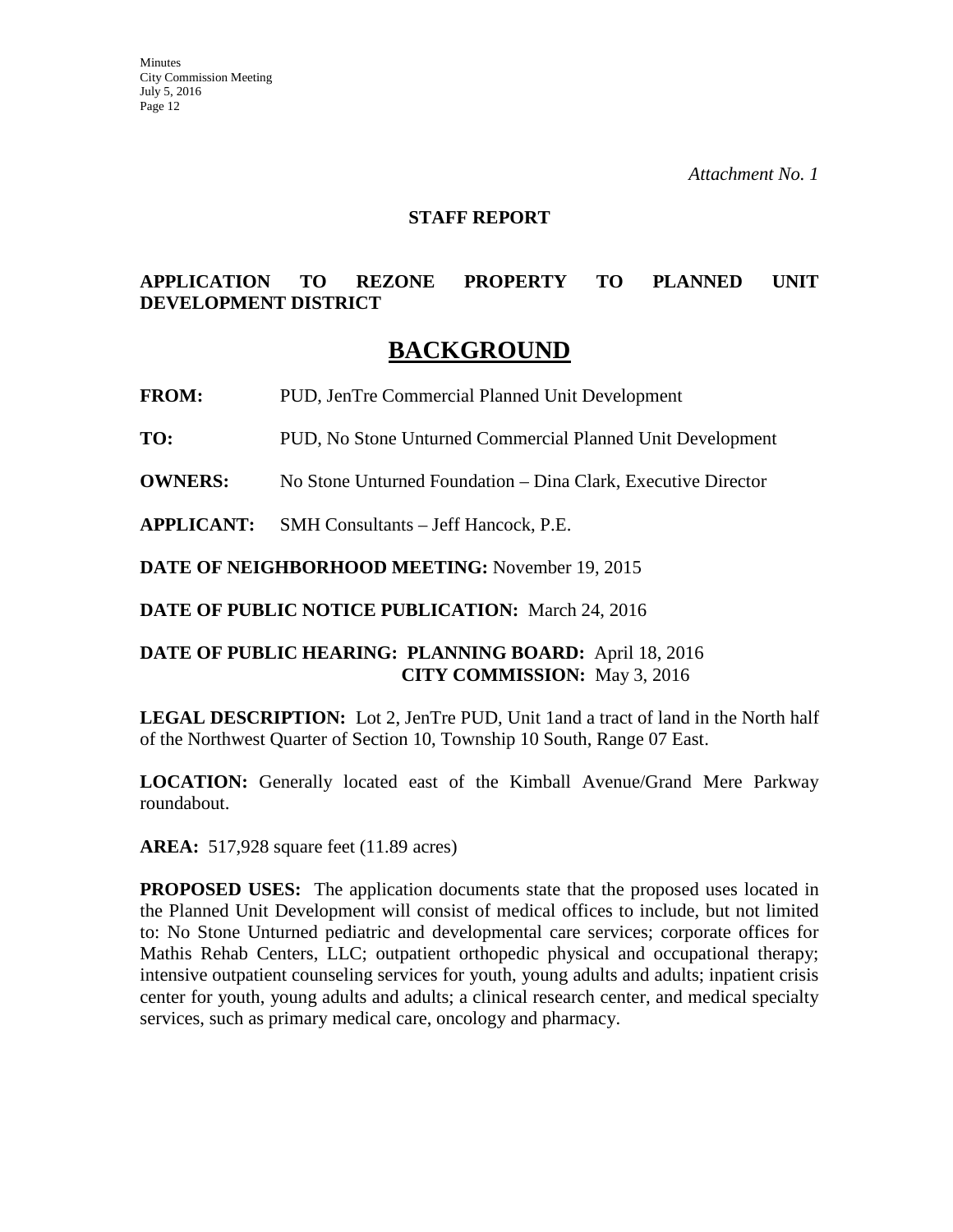Dr. Jeff Mathis, of the No Stone Unturned Foundation provided a complete description of the crisis center and clinical research center (*See attached)*. The crisis center is listed in the application materials because it was anticipated that it would be most readily understood. The description of the use explains that it will be a short stay  $(2 -3)$  days) inpatient counseling center for youth and young adults. According to Dr. Mathis, the "crisis center" is part of a 3-part approach to helping provide psychiatric and behavioral therapy services to children and young adults. Following the short-term stay at the "crisis center," services would be stepped down to an intensive out-patient service, followed up by less intensive out-patient counseling.

Dr. Mathis also describes the clinical research organization as a "phase 1 or phase 2a clinical trial facility for early development medication focused on cancer and psychotropic medications. Some of the services will be on an out-patient basis, and some will involve stays between a few days and a month." Dr. Mathis states that this facility should be viewed as a medical research facility.

A complete description of the medical services is listed in the application materials.

The application materials state that business hours will range from part-time hours to 24 hour services for the crisis center and the clinical research organization.

## **PROPOSED BUILDINGS AND STRUCTURES:**

Six (6) new buildings are proposed on the vacant site. These buildings include:

| Corporate Office                   | 1 Level  | 4,000 square feet    |
|------------------------------------|----------|----------------------|
| <b>Adult Outpatient Counseling</b> | 1 Level  | 5,000 square feet    |
| Center                             |          |                      |
| <b>Clinical Research</b>           | 2 Levels | 28,000 square feet   |
| Organization                       |          |                      |
| Crisis Center                      | 1 Level  | 8,000 square feet    |
| <b>Medical Wellness Center</b>     | 2 Levels | $20,000$ square feet |
| and Mathis Rehabilitation          |          |                      |
| No Stone Unturned                  | 2 Levels | $25,600$ square feet |
| Foundation                         |          |                      |

Only the No Stone Unturned Foundation building has detailed floor and building design plans. The application documents show a split-level building using modern architectural design. The exterior design includes metal wall panels, perforated metal wall panels or wood looking metal panels, translucent wall panels and glass walls. The building will be 28 feet tall, measured from the lower floor grade to the building parapet. The floor plan shows several offices, therapy rooms, class rooms and conference rooms on the first floor and a therapy pool and vacant space reserved for future expansions on the second floor.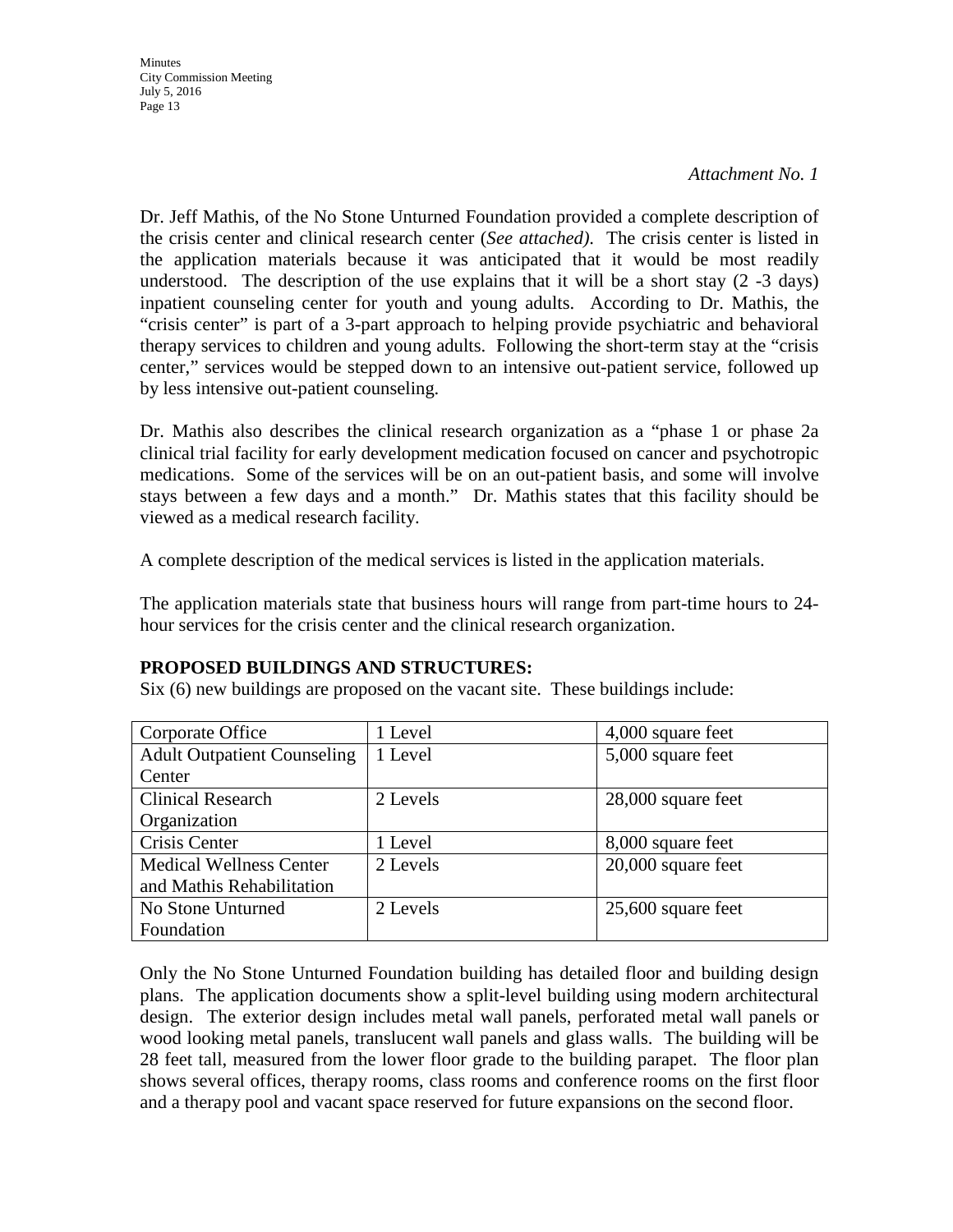### *Attachment No. 1*

The No Stone Unturned Foundation Building and off-street parking, driving aisles and landscaping directly to the west, south and east of the building will be constructed in the first phase.

The following phase(s) will include the other 5 buildings and the adjacent off-street parking spaces and landscaping. The site screening fence on the east side of the property will be installed with the eastern off-street parking lot is constructed.

The buildings and adjacent parking spaces and landscaping on Lots  $2 - 6$  will require a PUD Amendment be approved before they are built.

| <b>Use</b>                  | <b>Square Feet</b> | <b>Percentage</b> |
|-----------------------------|--------------------|-------------------|
| <b>Buildings</b>            | 54,213             | 10.8%             |
| Paved Area (Parking &       | 134,613            | 26.8%             |
| Driveways)                  |                    |                   |
| Landscaped Areas/Open Space | 314,261            | 62.4%             |
| <b>Total Impervious</b>     | 188,826            | 37.6              |

## **PROPOSED LOT COVERAGE**

### **PROPOSED SIGNS**

A wall sign and mural is proposed on the west side of the building measuring 23.5 ft by 1.5 ft (35.25 square feet in area). A mural/logo is proposed on the east and west building façade. The two murals could be considered art by definition of the Sign Regulations.

A pylon sign is proposed on the south side of the entrance to the site. The pylon sign will be on an 8 foot tall limestone base. Extending from the base will be a 4 foot by 8 foot internally illuminated sign face that will list the business/medical campus name. A back lit metal sculpture is proposed to be mounted on the sign base.

Signage for the other buildings will generally consist of wall signage and directional signage to be proposed at the time those buildings is considered through the amendment process.

## **PROPOSED LIGHTING:**

Twelve (12) foot tall light poles are proposed throughout the off-street parking lot. Based on the site lighting plan, illumination of the site should not migrate off of the site onto adjacent properties. The Zoning Regulations requires that all lighting of the site be fully shielded to cut off lights at the property line.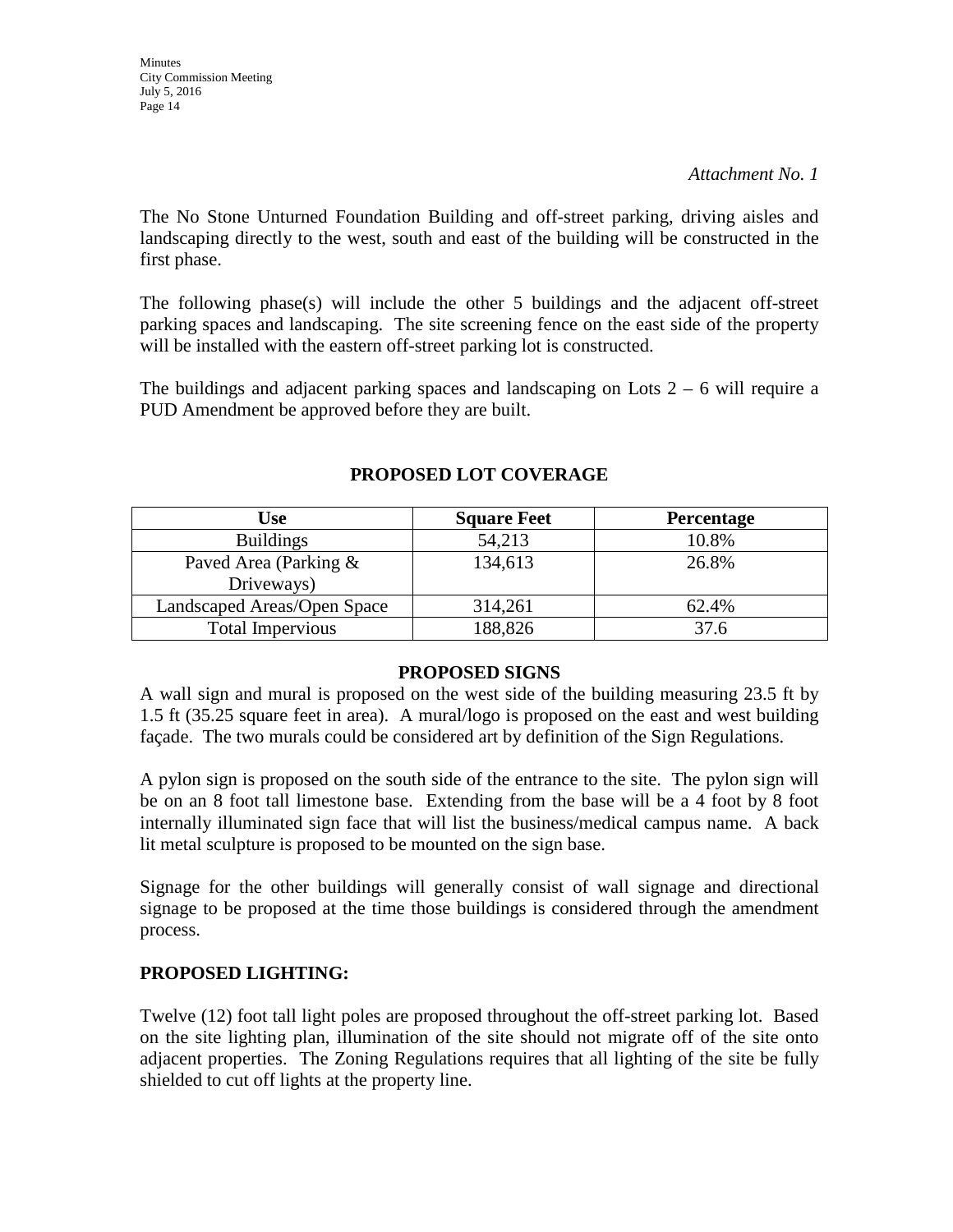**1. LANDSCAPING:** The application plan shows extensive landscaping throughout the site. The landscaping plan shows a mix of deciduous and evergreen trees, shrubs, ornamental grasses and perennial plants across the site.

Extensive retaining walls are proposed on the site to address the significant grade changes from southwest to the northeast. A large stance of trees is located on the southern property line, adjacent to the residential properties. The applicant has stated that these existing trees will remain, as possible to provide a vegetative buffer.

A conditional of approval is that a landscape performance agreement be executed for each phase of the development.

**2. SCREENING:** The Preliminary Development Plans shows a fence along the east side of the parking lot, which is set back approximately 60 feet from the east property line. The preliminary design of the fence shows stone veneer columns with wood or steel frames and wood screening elements. The purpose is to screen the site from adjacent residential properties to the east.

Three (3) trash dumpster enclosures are proposed across the site, each proposed with a different phase of the development. The architectural plans show the enclosures to be 5 feet tall with stone veneer walls and a metal and wood gate.

As stated in the landscaping section, a large stance of trees is located on the southern property line, adjacent to the residential properties. The applicant has stated that these existing trees will remain, as possible to provide a vegetative buffer between the site and the adjacent properties.

**3. DRAINAGE:** The site was originally part of the JenTre PUD, approved in 1999, which was a commercial development consisting of business and professional offices, a restaurant and a floral shop. A drainage plan was developed for the original JenTre PUD that consisted of a 0.57 acre wet retention basin. This basin was constructed with the first phase of the JenTre PUD. The normal water depth of the basin is 4 feet and takes into account for periodic siltation. The following is the hydrology data for the detention from the 1999 drainage study.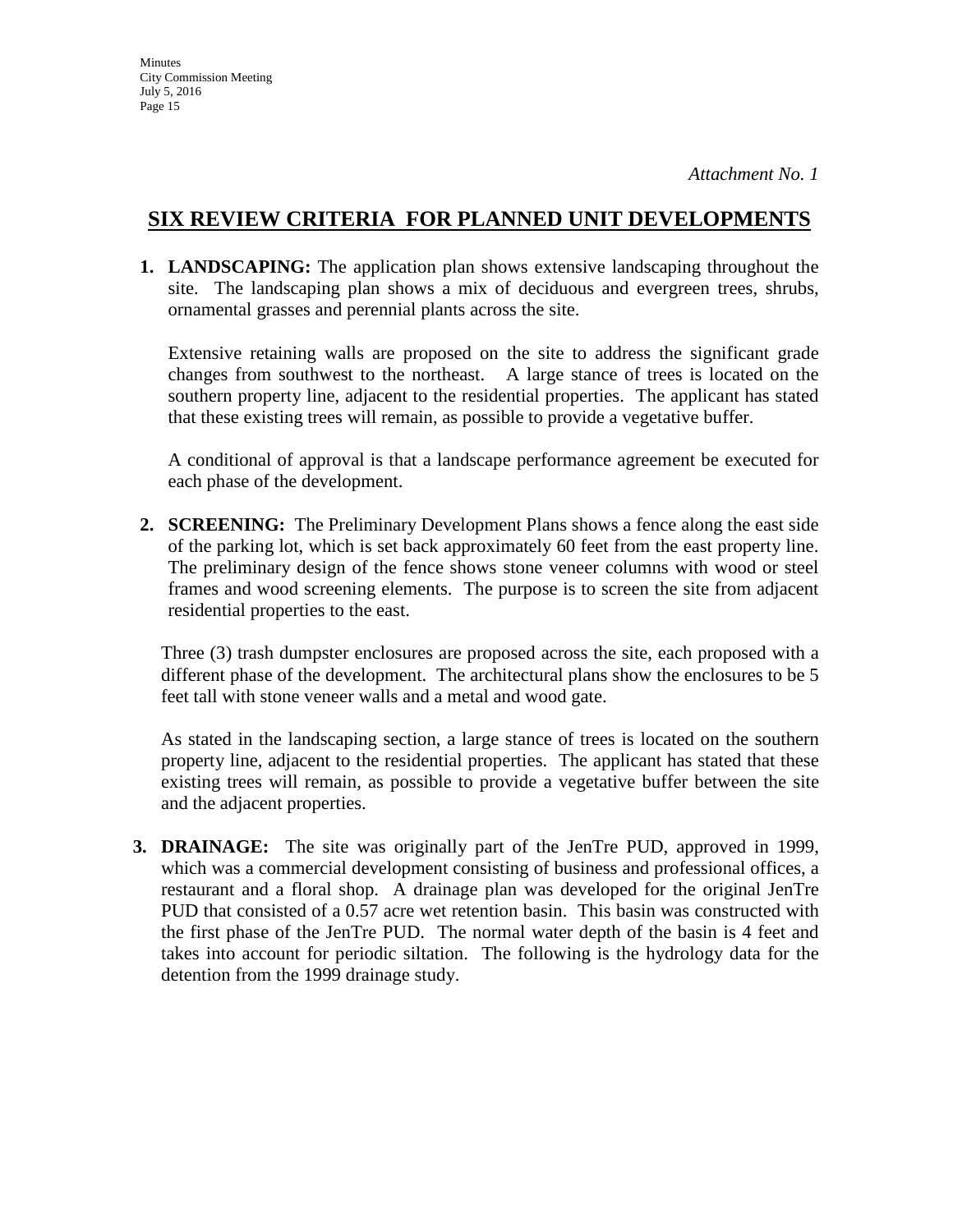| <b>Storm Frequency</b> | <b>Water Elevation</b> | Post-         | Pre-development |
|------------------------|------------------------|---------------|-----------------|
| (Years)                | (feet)                 | Development   | Outflow (cfs)   |
|                        |                        | Outflow (cfs) |                 |
|                        | 1153.49                | 25.8          | 29.1            |
| 10                     | 1155.27                | 47.1          | 87.3            |
| 100                    | 1156.88                | 60.0          | 134.7           |
| Probable               | 1162.17                | 1185          |                 |
| Maximum                |                        |               |                 |
| Precipitation          |                        |               |                 |

Precipitation The design of the wet retention basin was to be less than the pre-development

stormwater runoff conditions and meet the City's stormwater management requirements at that time.

The applicant has reviewed the original drainage plan and determined that the approximately 14 acre JenTre PUD site was to have about 50% impervious area. The applicant calculated that the No Stone Unturned PUD site plan has an impervious area of about 48%. It is concluded that the original drainage plan for the site is adequate to manage the stormwater runoff for both the existing developments of the JenTre PUD and the proposed development of the No Stone Unturned PUD and meet the City's stormwater management requirements.

The City Engineer has reviewed the stormwater management analysis conducted by the applicant and agrees with its findings.

## **4. CIRCULATION:**

### *Traffic Study*

A traffic study was conducted by SMH Consultants, dated February, 2016 and revised March 30, 2016 (*traffic study is attached)*. The study states that Kimball Avenue have a average daily traffic (ADT) volume of 5,967 vehicles and Grand Mere Parkway has a ADT volume of 1,265 vehicles. The roundabout intersection of Kimball Avenue and Grand Mere Parkway has a level of service (LOS) A in the 3 directions of the roundabout that are functioning. The traffic study also analyzed the LOS at the intersection of Kimball Avenue and Vanesta Drive. All legs of this intersection has a LOS of C or better

The Preliminary Development Plan shows the site being accessed from the roundabout. The No Stone Unturned Foundation building will be the first phase of the development. This medical office building is anticipated to generate a total of 940 daily trips. Ninetythree (93) trips are anticipated in the AM peak hour and 105 trips in the PM peak hour. The total build out of the development with all 6 medical, business and professional offices is anticipated to generate 3,288 daily trips; 315 trips in the AM peak hour and 395 in the PM peak hour.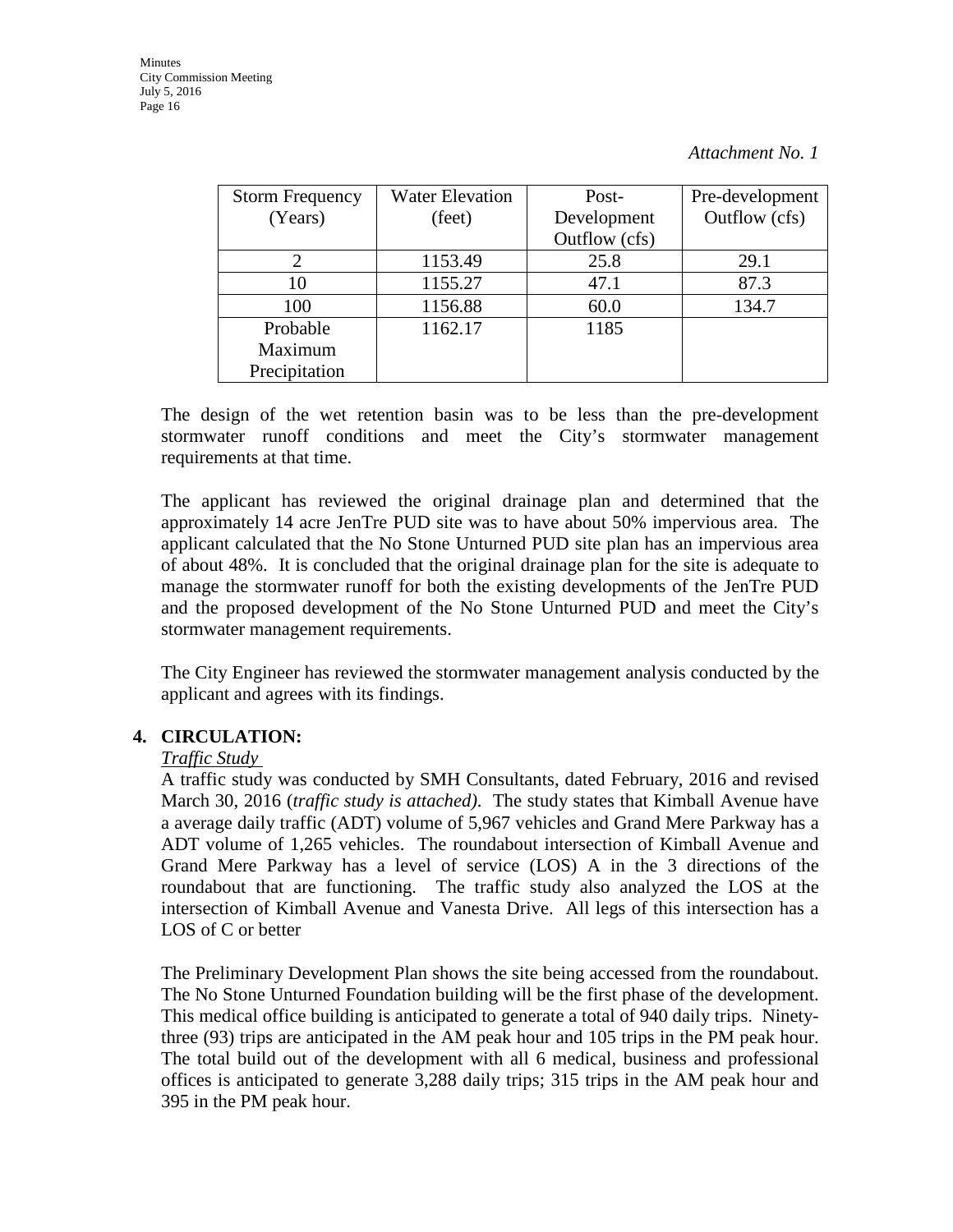*Attachment No. 1*

Using the existing traffic data at the 2 intersections and the trips anticipated to be generated by the first phase and full build out of the development, none of the LOS for the intersections will change. The roundabout intersection will continue to function with a LOS of A for all legs. The signalized intersection a Vanesta Drive and Kimball Avenue will continue to perform at a LOS of C or greater for each movement.

The City Engineer has reviewed the traffic analysis and accepts its findings (*see memorandum*). In the City Engineer's memorandum, he notes that the existing roundabout is not designed properly to handle an increase in traffic volume along Kimball Avenue and Grand Mere Parkway that is anticipated in the future. The memorandum states "As proposed, the PUD has minimal impacts of the Kimball corridor or the intersections of GMP/Kimball or Kimball/Vanesta intersections. The existing and future issues with both of these intersections are due to the Kimball corridor traffic volumes."

The Public Works Department has programmed into the City's Capital Improvement Program (CIP) the hiring of a consultant to study this stretch of Kimball Avenue and apply for applicable grants in 2017. A design project for the Kimball Avenue Corridor is scheduled in the CIP for 2020, with construction of the roadway improvements programmed in the 2021 CIP.

### *Off-street Parking*

The applicant has stated that a total of 107 employees will work at the various offices on the medical campus.

A total of 90,600 square of floor area is proposed in the medical and professional office campus. The Zoning Regulations allows for areas devoted to storage, hallways, bathrooms, mechanical rooms, etc. to not be included in the total floor area when calculating off-street parking requirements. It can be assumed that the proposed building will have approximately 15% of the total floor area devoted to these areas. Based on this and the parking requirements for medical clinics, a total of 424 off-street parking spaces are required for the medical campus. 425 off-street parking spaces are provided on the Preliminary Development Plan.

### *Bicycle and Pedestrian Access*

Internal sidewalks are provided throughout the site to serve the buildings and off-street parking lots. A pedestrian route is being proposed from the site to a sidewalk that is being proposed along Kimball Avenue. The applicant proposes to construct this public sidewalk from Berkshire Circle to the pedestrian tunnel to the north of the roundabout on Kimball Avenue. A condition of approval is proposed by City Administration that would require the construction of this sidewalk as proposed, including connecting to the existing sidewalk on the south side of Berkshire Circle.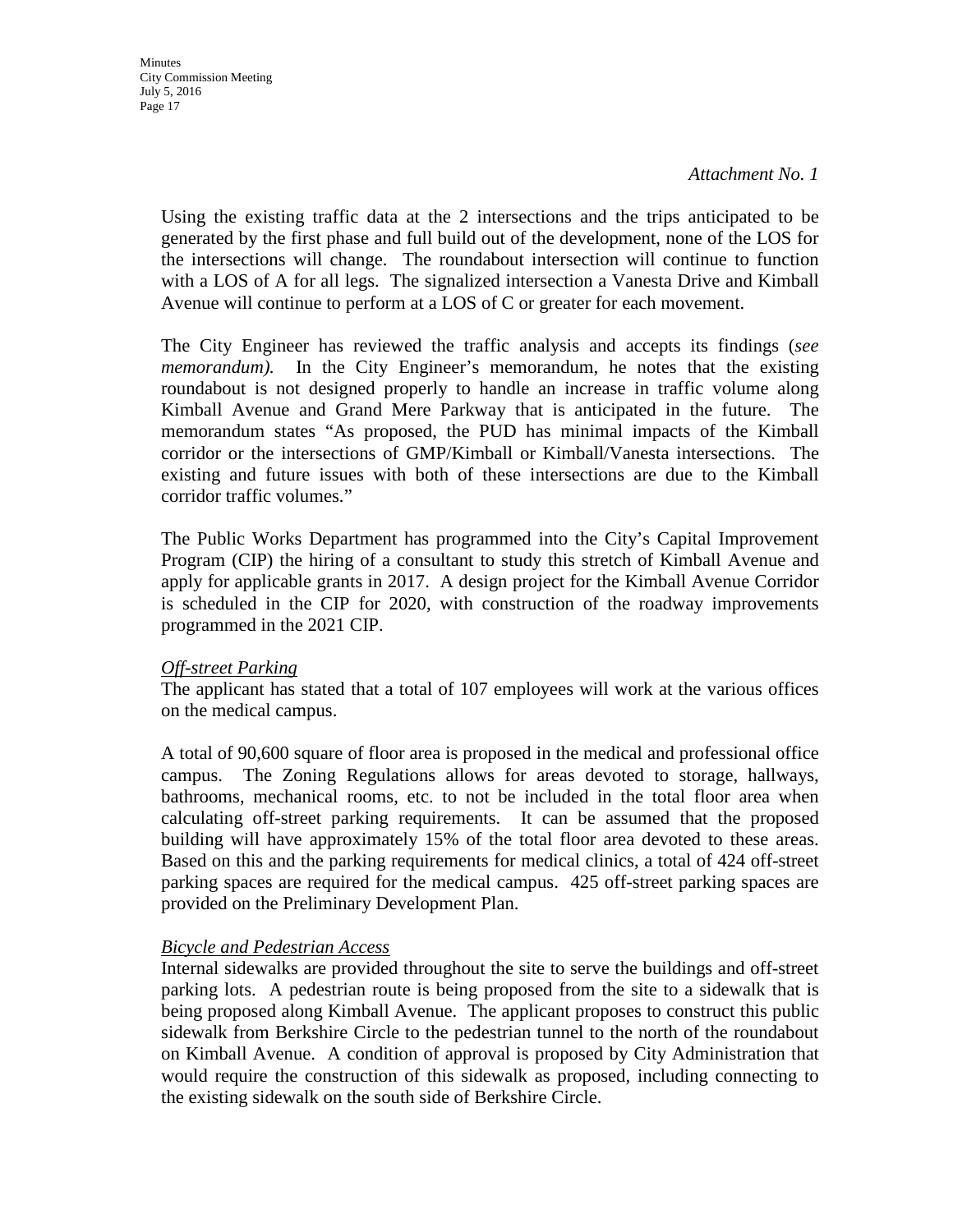The original JenTre PUD had proposed a sidewalk connection to an existing sidewalk network in the Wyndham Heights neighborhood. There is an existing sidewalk to the southeast of the site where this connect was to be made. Because of the extreme grades of the site and the need for large retaining walls, this connection is unfeasible. Additionally, neighbors who attended the pre-application neighborhood meeting stated they were not in favor of the sidewalk connection, as originally proposed.

- **5. OPEN SPACE AND COMMON AREA:** Other than the building site, the development will consist of common area owned and maintained by the business association for the campus. Various open spaces are shown on the site plan between the buildings. These areas are not programmed for specific uses, such as parks.
- **6. CHARACTER OF THE NEIGHBORHOOD:** The character of the neighborhood can be classified as single-family detached homes, business offices and single-family attached homes. To the south and east of the site are the Wyndham Heights and Little Kitten neighborhoods. To the north of the site is the first phase of the JenTre PUD, which consists of 3 office buildings. Further to the north is the Grand Mere Village commercial area. To the northeast is the Westbank Townhomes, consisting of 2- and 3 unit single-family attached homes. To the west is the open space associated with the entrance of the Grand Mere neighborhoods.

# **THIRTEEN MATTERS TO BE CONSIDERED WHEN CHANGING ZONING DISTRICTS**

- **1. EXISTING USE:** The site is vacant land that was originally approved for 5 businesses, including a restaurant. The land is currently overgrown with mature trees.
- **2. PHYSICAL AND ENVIRONMENTAL CHARACTERISTICS:** The site is tree covered with a significant change in grade from the southwest to the northeast. A wet retention basin in located on the northeast corner of the site and serves as the stormwater structure for the site and the adjacent commercial property to the north.

## **3. SURROUNDING LAND USE AND ZONING:**

**NORTH:** Business offices in the JenTre PUD; JenTre Commercial Planned Unit Development.

**SOUTH:** Large lot single-family detached homes; R, Single-Family Residential District.

**EAST:** Single-family detached homes; R District.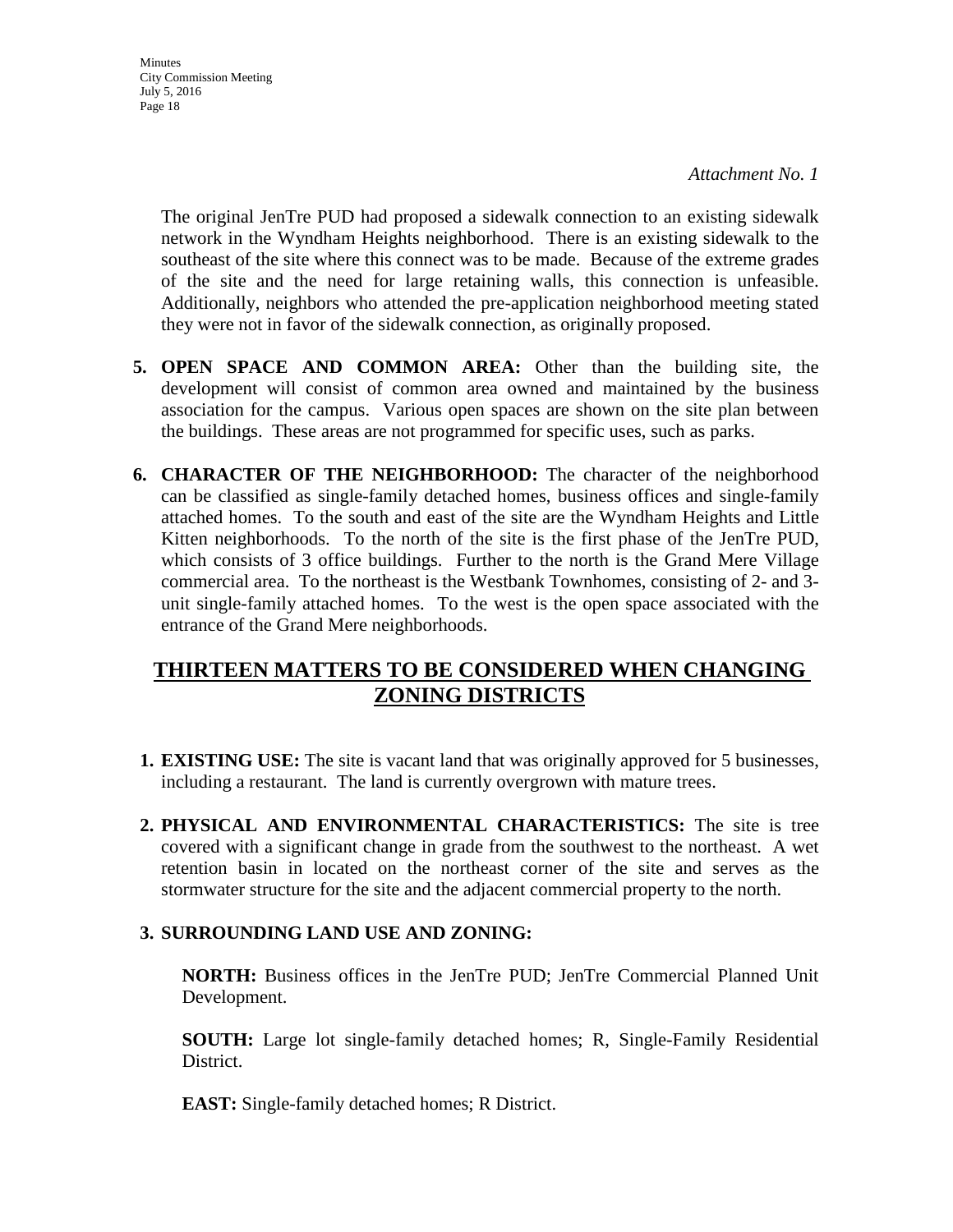**WEST:** Kimball Avenue (ROW width varies), open space associated with Grant Mere neighborhood entrance; R-2, Two-Family Residential District and R District.

## **4. CHARACTER OF THE NEIGHBORHOOD:** See above under **CHARACTER OF THE NEIGHBORHOOD**.

**5. SUITABILITY OF SITE FOR USES UNDER CURRENT ZONING:** The site is currently zoned PUD for the JenTre Commercial Planned Unit Development. The site was to be the second and future phases of the commercial development. The first phase is to the north of the site and consists of 3 business offices. A Final Development Plan for the second phase was approved on April 3, 2000. The Final Development Plan consisted of 4 office buildings and a dine-in restaurant.

Section 9-107, Abandonment or Failure to Proceed, dictates the procedure for dealing with PUD's that are abandoned. Basically, if construction on a development with an approved Final Development Plan does not begin within 18 months of the original approval or extensions are not granted, the MUAPB can revoke the Final Development and begin considering rezoning the development. These efforts were not done by the property owner or City. The site is not suitable under its current zoning district.

**5. COMPATIBILITY OF PROPOSED DISTRICT WITH NEARBY PROPERTIES AND EXTENT TO WHICH IT MAY HAVE DETRIMENTAL AFFECTS:** Nearby properties are a mix of single-family detached homes, singlefamily attached homes and business offices. The uses proposed in the rezoning to Planned Unit Development District are medical uses and business and professional office uses. The previous PUD, that has been abandoned, was approved with similar uses office uses, as a well as a restaurant and retail floral shop.

The proposed PUD will increase traffic, noise and light compared to the current tree covered, vacant ground. The site is approximately 25 to 30 feet below the residential properties to the south. The grading plan for the Preliminary Development Plan shows the development will be at similar grade to the properties to the east.

The applicant has shown a 7 foot tall sight-obscuring fence and a 7 foot tall retaining wall on the east side of the parking lot, which is approximately 60 feet from the east property line.

The applicant has stated that they will work to preserve as many trees along the southern property line as possible to provide screening for the adjacent property owners. These property owners are also several feet above the development.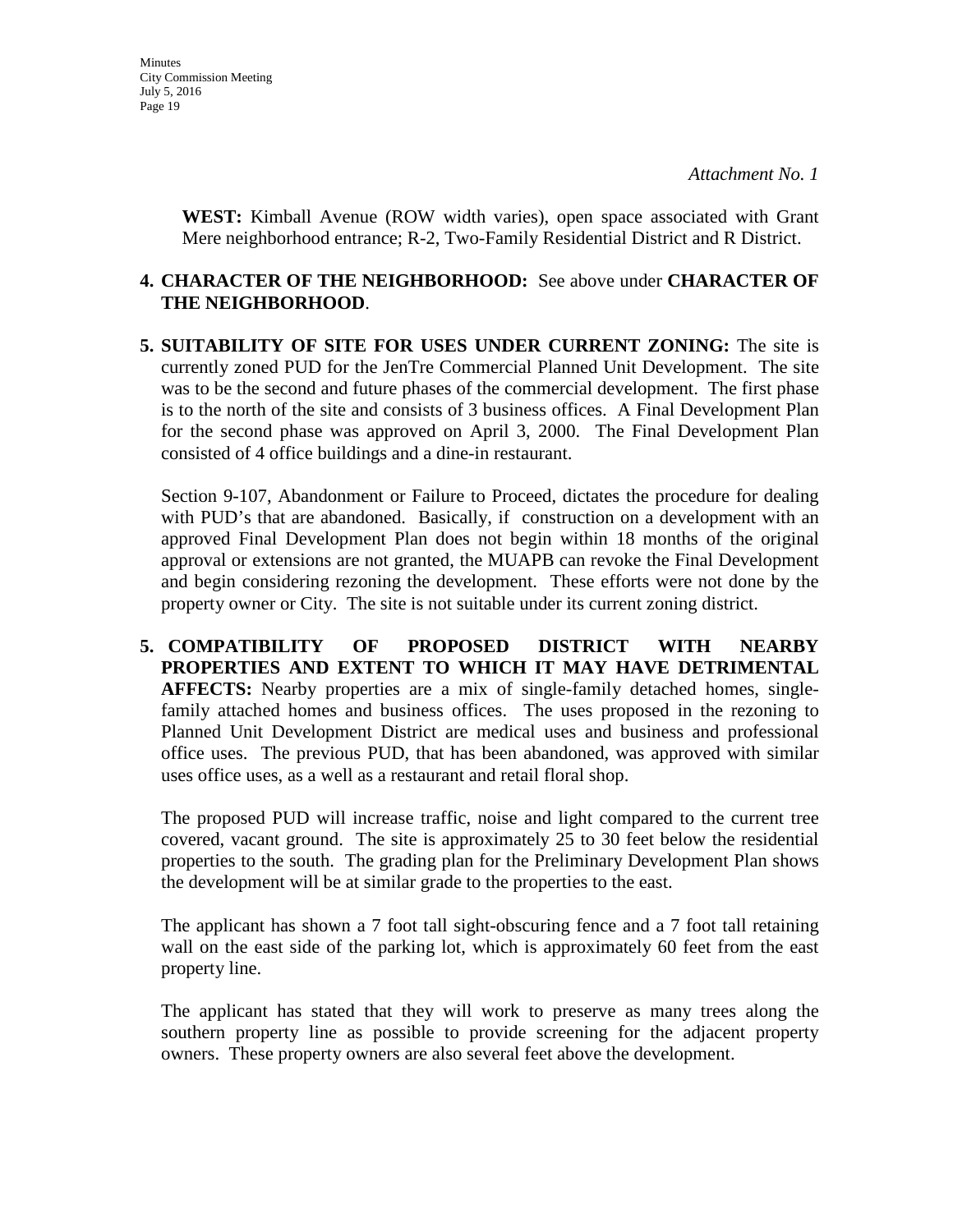The traffic study has shown that the trips generated from the site will be adequate for the adjacent roundabout and area street networks. The issues with the traffic flow in the area are more to do with an inadequately designed roundabout, rather than the amount of traffic from the site or the surrounding uses.

Considering these factors, the proposed rezoning and Preliminary Development Plan should have minimum impacts on adjacent properties.

## **6. CONFORMANCE WITH COMPREHENSIVE PLAN:**

The Northwest Future Land Use Map of the Manhattan Area 2035 Comprehensive Plan shows the rezoning site as Office-Research Park (OR). The policies for this land use category is as followed:

## OFFICE/RESEARCH (OR)

## *OR-1: Characteristics*

*The Office/Research designation is intended to provide concentrated areas of high quality employment facilities, such as corporate office headquarters, research and development facilities, educational facilities, or supporting services in a planned setting. Ancillary commercial services and medium to high density residential may be incorporated in appropriate settings. Office/Research developments may be incorporated into a master planned neighborhood, as part of the KSU Campus, or located in close proximity to residential areas. Activities within an employment area typically take place indoors, and outdoor storage or other more industrial types of uses are typically not permitted. Some specialized research parks may include limited prototype production, or bioscience or agricultural research, such as in the K-State Research Park. This category may also include smaller office complexes consisting of a single building or several buildings that are not located within a typical office park setting. These smaller office complexes shall meet the intent of the policies within this section, to the extent that they apply. The Poyntz Avenue Corridor, located between 17th Street and Juliette Avenue, is another designated office district with some unique characteristics and issues that are addressed more specifically in the adopted Poyntz Avenue Corridor District Plan.* 

## *OR-2: Location*

*Office/Research facilities should have direct access to existing or planned arterial and collector streets and should not rely on local or residential streets for access. Multi-modal access should be considered in the location of employment areas.* 

## *OR-3: Site Layout and Design*

*Integrate Office/Research developments into the surrounding context, whether multiple buildings as part of a planned campus, or stand-alone buildings integrated as part of the urban or suburban fabric.*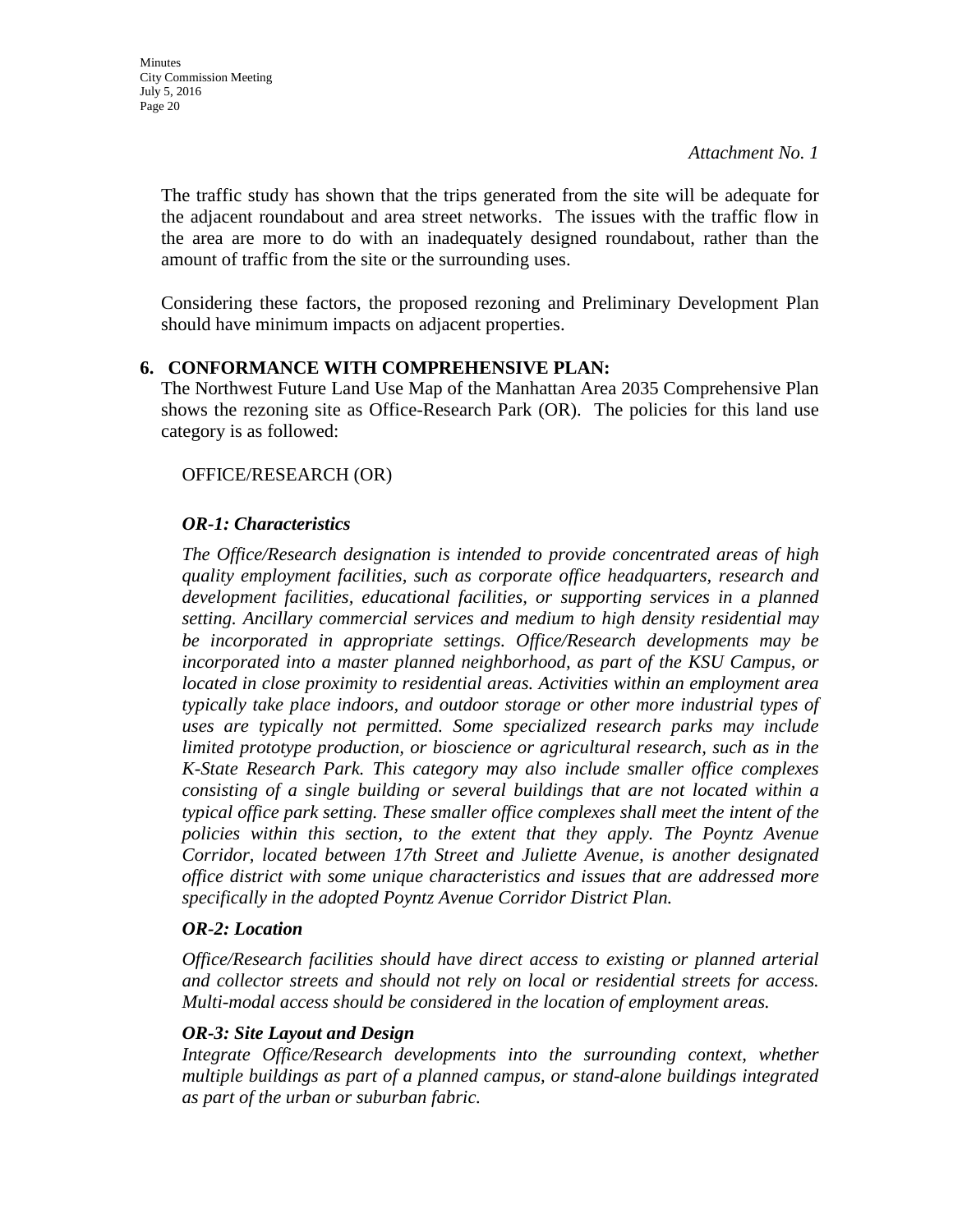## *OR-4: Unified Character*

*Encourage a unified character for larger Office/Research developments achieved through the use of similar or complementary elements, such as materials, signage, landscaping and screening, and other site layout details.* 

## *OR-5: Common Areas*

*Provide plazas, courtyards, patios, quads, and other common outdoor gathering spaces for employees and visitors as part of standalone Office/Research developments. Provide access to adjacent trails or parks where applicable.* 

## *OR-6: Multimodal Connectivity*

*Ensure Office/Research development areas are served by a system of collector and local streets, as well as sidewalks and pedestrian and bicycle pathways, which provide connectivity to surrounding neighborhoods, adjacent services, and existing or planned transit.* 

*Provide clear, direct pedestrian linkages to and between building entrances, outdoor gathering spaces, parking areas, and transit stops.* 

## *OR-7: Outdoor Storage*

*Contain the functions of Office/Research facilities within buildings to the extent feasible. Accessory outdoor storage facilities typically should be of a limited nature and completely screened.*

The proposed rezoning conforms to the Comprehensive Plan.

## **7. ZONING HISTORY AND LENGTH OF TIME VACANT AS ZONED:**

| November 7, 1997   | Board of Riley County Commissioners approves Preliminary<br>Development Plan of the Wildcat and Colbert Hills PUD                  |
|--------------------|------------------------------------------------------------------------------------------------------------------------------------|
| August 14, 1997    | Board of Riley County Commissioners approves the Final<br>Development Plan                                                         |
| June 1, 1998       | Manhattan Urban Area Planning Board recommends approval of<br>annexation of a 14.3 acre tract described as Grand Mere Tract<br>IV. |
| June 16, 1998      | City Commission approves first reading of annexation.                                                                              |
| September 10, 1998 | Manhattan Urban Area Planning Board recommends approval of<br>rezoning of Tract IV to R-2 District.                                |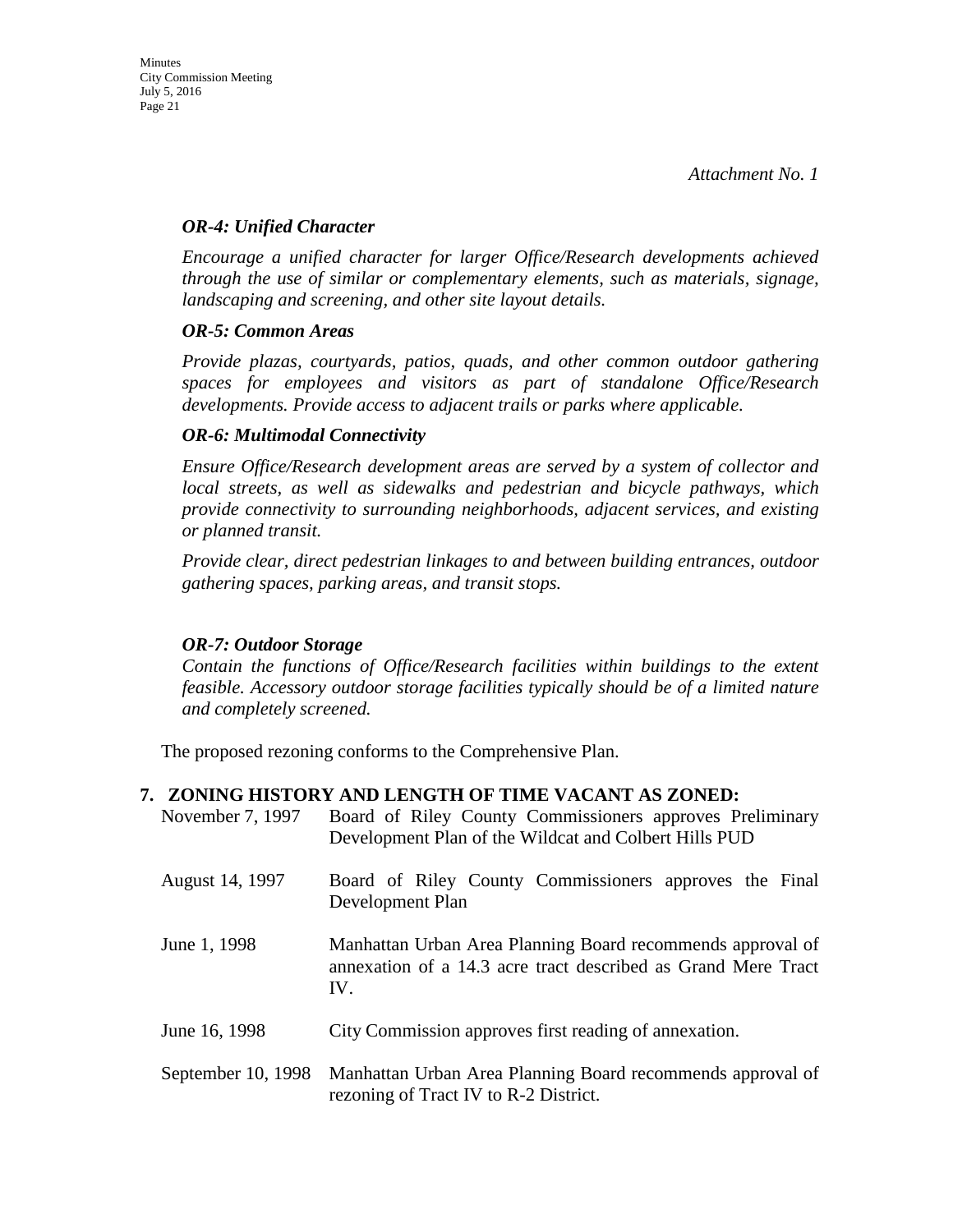*Attachment No. 1*

- October 6, 1998 City Commission approves second reading of rezoning of Tract IV.
- November 17, 1998 City Commission approves second reading of annexation and rezoning of Tract IV.
- October 4, 1999 Manhattan Urban Area Planning Board considers rezoning of Tract IV from R-2, Two-Family Residential District to PUD, Commercial Planned Unit Development District for JenTre PUD. Planning Board also considers Comprehensive Plan amendment from RLM to OFF. Public hearings tabled to November 1, 1999.
- November 1, 1999 Manhattan Urban Area Planning Board recommends approval of JenTre PUD and Comprehensive Plan amendment.
- November 16, 1999 City Commission approves first reading of amendment to Comprehensive Land Use Plan and to rezoning to PUD.
- December 7, 1999 City Commission considers approving Ordinance No. 6113 and Ordinance No. 6114.
- April 3, 2000 Manhattan Urban Area Planning Board approvals the Final Development Plan of the JenTre PUD and the Final Plat of JenTre PUD, Unit 1

## **8. CONSISTENCY WITH INTENT AND PURPOSE OF THE ZONING ORDINANCE:**

The intent and purpose of the Zoning Regulations is to protect the public health, safety, and general welfare; regulate the use of land and buildings within zoning districts to assure compatibility; and to protect property values.

The PUD Regulations are intended to provide a more efficient land use than is generally achieved through conventional development; a development pattern that is in harmony with land use density, transportation facilities and community facilities; and a development plan which addresses specific needs and unique conditions of the site which may require changes in bulk regulations or layout.

Subject to the conditions of approval, the proposed PUD is consistent with the Zoning Regulations.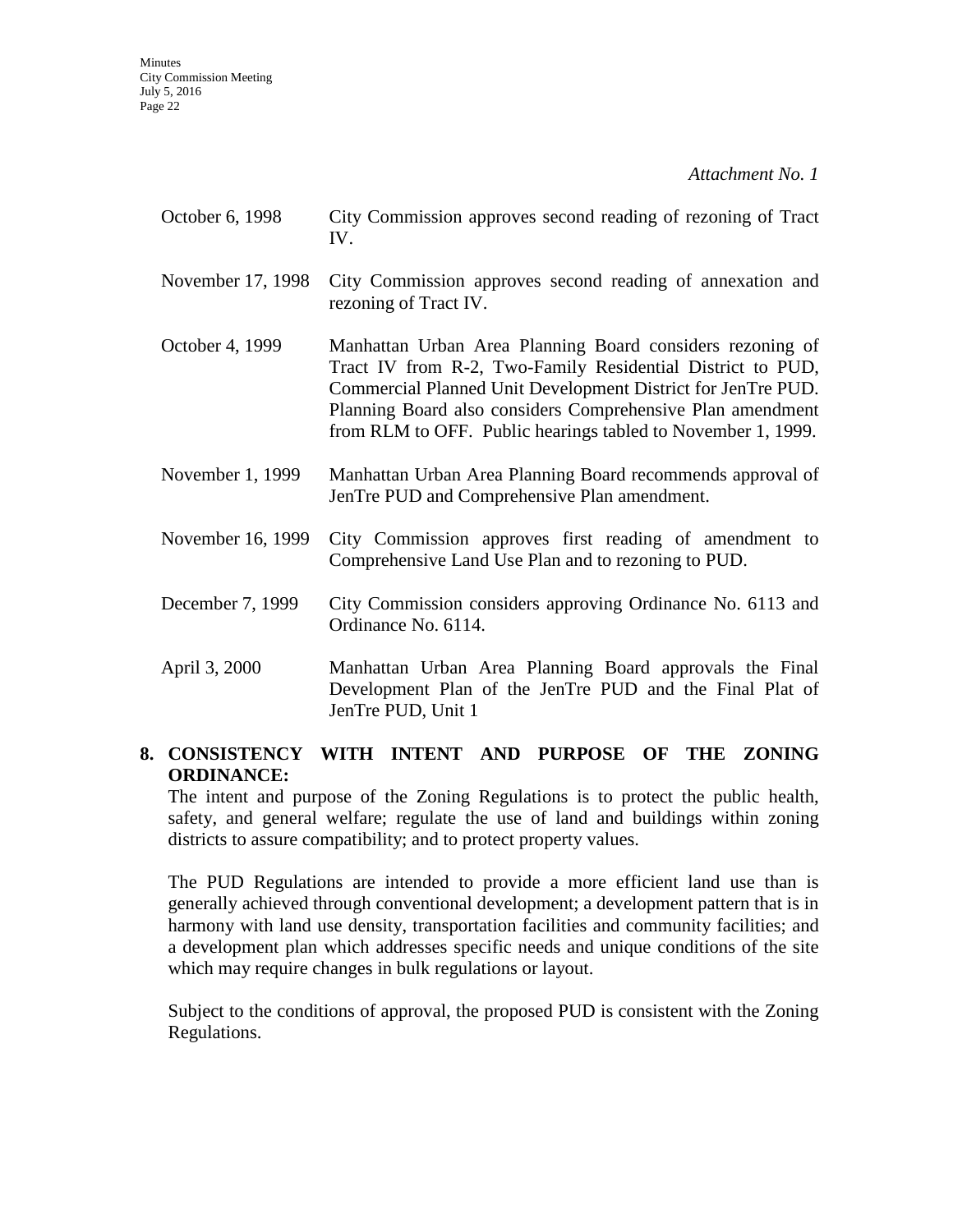*Attachment No. 1*

- **10. RELATIVE GAIN TO THE PUBLIC HEALTH, SAFETY AND WELFARE THAT DENIAL OF THE REQUEST WOULD ACCOMPLISH, COMPARED WITH THE HARDSHIP IMPOSED UPON THE INDIVIDUAL OWNER:** There appears to be no gain to the public that denial would accomplish. Public utilities and fire and emergency service protection can adequately serve the site. Through the use of adequate landscape screen, the proposed PUD should not cause adverse impacts on nearby properties. Denial of the request may be a hardship to the owner.
- **11. ADEQUACY OF PUBLIC FACILITIES AND SERVICES:** Adequate public water, sanitary sewer, streets and pedestrian sidewalks are, or will be, available to serve the development. There are known issues with low water pressure for the homes on Berkshire Circle, directly south of the proposed development. The low water pressure issue on Berkshire Circle is unrelated to the proposed development and is primarily due to the Berkshire neighborhood being situated at a very high topographic elevation within the water distribution system serving this area. The Public Works Department has modeled the likely water demands for the No Stone Unturned development and potential impacts on neighboring properties. The proposed development has a lower topographic elevation and Public Works staff anticipates that the normal operating pressures to be over 50 psi, which is well within acceptable range for domestic water distribution system.

Furthermore, the modeling shows that there should not likely be adverse effects on the Berkshire Circle neighborhood as a result of the development. Separately from the proposed development, Public Works is currently proposing a water improvements project within the 2017 Capital Improvement Program that would resolve the known low water pressure issues associated with the Berkshire Circle neighborhood.

- **12. OTHER APPLICABLE FACTORS:** Fort Riley was notified of this rezoning, due to it being located in the Critical Area. The Fort encourages use of noise disclosure and noise reduction measures in noise sensitive land uses which includes offices providing nursing services and/or overnight stays, and to take into account potential effects of operational noise of the Fort on activities in the park. City Administration will provide the "Notice of Potential Impact" on building permits for this subdivision.
- **13. STAFF COMMENTS AND RECOMMENDATION:** City Administration recommends approval of the proposed rezoning from PUD, JenTre Commercial Planned Unit Development to PUD, No Stone Unturned Commercial Planned Unit Development, with the following conditions of approval:
	- 1. Permitted Uses shall include: business and professional offices; medical offices, counseling and clinics, including in-patient counseling and treatment; medical clinical research facility including inpatient treatment; as described in the application documents.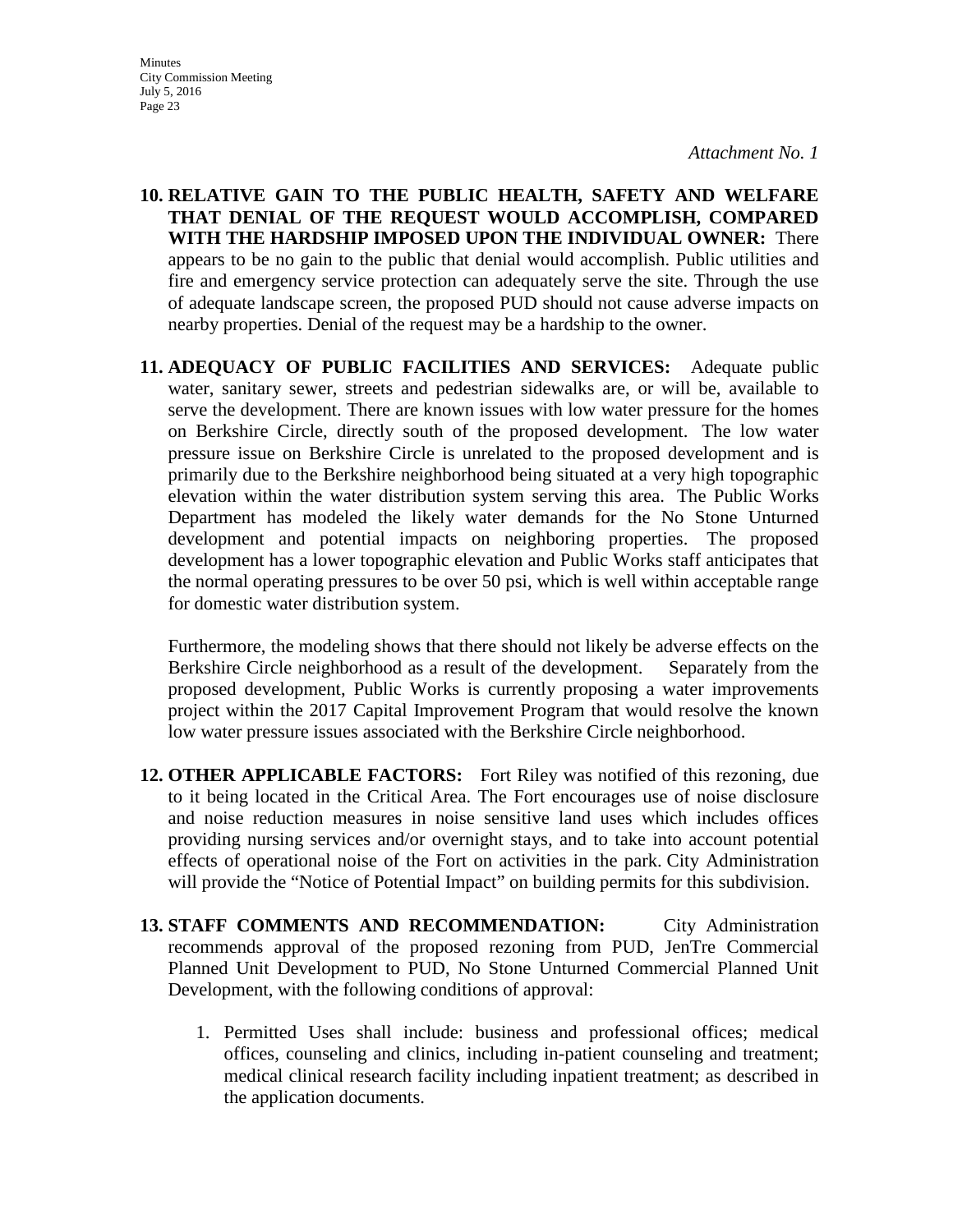- 2. Landscaping and irrigation shall be provided pursuant to a Landscaping Performance Agreement between the City and the owner, which shall be entered into prior to issuance of a building permit.
- 3. All landscaping and irrigation shall be maintained in good condition.
- 4. The entrance sign and building signage associated with the No Stone Unturned Foundation shall be allowed as proposed.
- 5. Exempt signage shall include signage described in Article VI, Section 6-  $102(A)(2)(a)$ , (b), (c), (e), (g), (h), (i), (j), (k), (l), and (m).
- 6. An amendment(s) of the PUD shall be submitted for review and approval, prior to issuance of any necessary permits for development on Lots 2, 3, 4, 5, and 6.
- 7. A minimum 5 foot wide sidewalk shall be installed along Kimball Avenue from the south side of Berkshire Circle to connect to the pedestrian tunnel to the north of the site entrance, as shown on the Preliminary Development Plan. The sidewalk design shall be approved by the City Engineer.

## **ALTERNATIVES:**

- 1. Recommend approval of the proposed rezoning of the No Stone Unturned PUD from PUD, JenTre Commercial Planned Unit Development, to PUD, No Stone Unturned Commercial Planned Unit Development District, stating the basis for such recommendation, with the conditions listed in the Staff Report.
- 2. Recommend approval of the proposed rezoning of No Stone Unturned PUD from PUD, JenTre Commercial Planned Unit Development, to PUD, No Stone Unturned Commercial Planned Unit Development District,, and modify the conditions, and any other portions of the proposed PUD, to meet the needs of the community as perceived by the Manhattan Urban Area Planning Board, stating the basis for such recommendation, and indicating the conditions of approval.
- 3. Recommend denial of the proposed rezoning, stating the specific reasons for denial.
- 4. Table the proposed rezoning to a specific date, for specifically stated reasons.

## **POSSIBLE MOTION:**

The Manhattan Urban Area Planning Board recommends approval of the proposed rezoning of No Stone Unturned PUD from PUD, JenTre Commercial Planned Unit Development, to PUD, No Stone Unturned Commercial Planned Unit Development District, based on the findings in the staff report, with the seven (7) conditions recommended by City Administration.